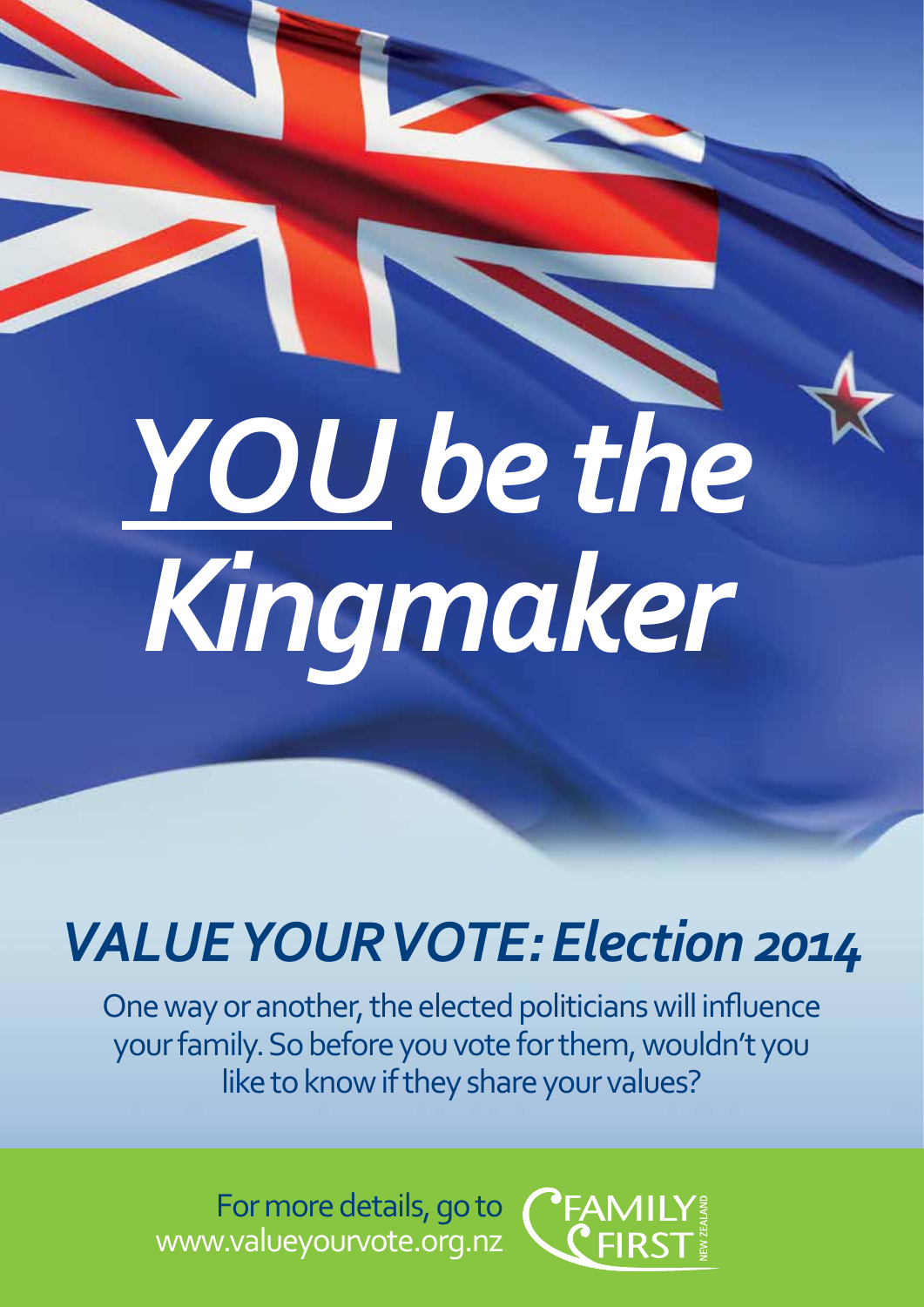# Family First NZ is pleased to present the 2014 *Value Your Vote* resource for families.



#### **VOTING WITH YOUR VALUES**

Imagine there was a politician with whom you agreed on virtually every issue – for example, they had ideas that provided more jobs, and more investment in education and health – but they also wanted to kill a particular race of people or allow post-birth abortions. Would you, based on that one policy, decide

you would not vote for that politician? Absolutely.

Focussing on economics and other issues while ignoring social values will actually make society's present problems worse. It's not about being a 'single issue' voter. It's about voting with your values and your conscience.

 As you will see from our data, a politician who is willing to redefine marriage is also more likely to vote to allow late-term abortions, criminalise a parent who uses a light smack, ban parental notification for pregnant teenagers considering an abortion and make assisted suicide and drugs such as marijuana legal.

#### **The moral values of any politician will determine the morality of our nation's laws. You and I have a duty to hold our politicians to account.**

Politicians who fail or are unwilling to reveal how they would vote on these issues should, in our view, be avoided. At some stage they will have to vote on these issues. We deserve to know where they stand.

#### **IMPACT ON FAMILIES**

Over the past twelve years there have been a number of law changes voted on by our politicians specifically impacting the welfare of kiwi families and the role of parents and marriage.

Some of these laws – like the anti-smacking law, the Care of Children Bill, and the 'parental notification' law relating to teenage abortions – have undermined the important role parents play in their children's lives.

The highly controversial same-sex marriage bill rejected the obvious cultural and natural characteristics of marriage and the subsequent creation and care of children; and made marriage about partnership only. How soon will it be before the next attempt is made to redefine 'marriage' to allow, for example, group marriage or polygamy?

Other laws – such as the decriminalisation of prostitution and residential brothels; Parliament's refusal to raise the drinking age; and attempts to decriminalise marijuana and euthanasia – have failed to take into account what is best for the welfare and safety of families. However, attempts to protect families and keep communities safer through bills around 'Three Strikes' and bail should be applauded.

This brochure (and the much larger guide on our website *valueyourvote.org.nz*) allows you to see how your local MP and each political party has voted, and will vote, on these important social issues. Many of them are conscience votes allowing an MP to vote according to his or her conscience rather than along party lines. However, in many cases there seems to be a 'party conscience'.

Please note - this record should not take the place of your own effort to evaluate a candidate personally and is not intended to endorse or oppose any candidate. We would encourage all voters to make informed decisions on the candidates' and parties' policies across key issues. This resource offers a limited but nevertheless important perspective on each candidate and party in matters important to families.

Families deserve laws that strengthen and protect them – not ones that redefine and undermine them.

We are pleased to offer this guide as a helpful resource to aid you in making an informed choice at the polls this September.



Bob McCoskrie National Director - Family First NZ

*Want more copies? To order more for your group >> email: admin@familyfirst.org.nz >> PH: 09 261 2426 >> NO COST. But a donation to Family First*  **ORDER INCORP IS ONE OF A SEX IS OPTION OF A SEX IS OPTION OF A SEX IS OPTIONAL AND REGISTION AND REGISTION AND REGIST OF A SEX ISLACE OF A SEX ISLACE OF A SEX ISLACE OF A SEX ISLACE OF A SEX ISLACE OF A SEX ISLACE OF A SE**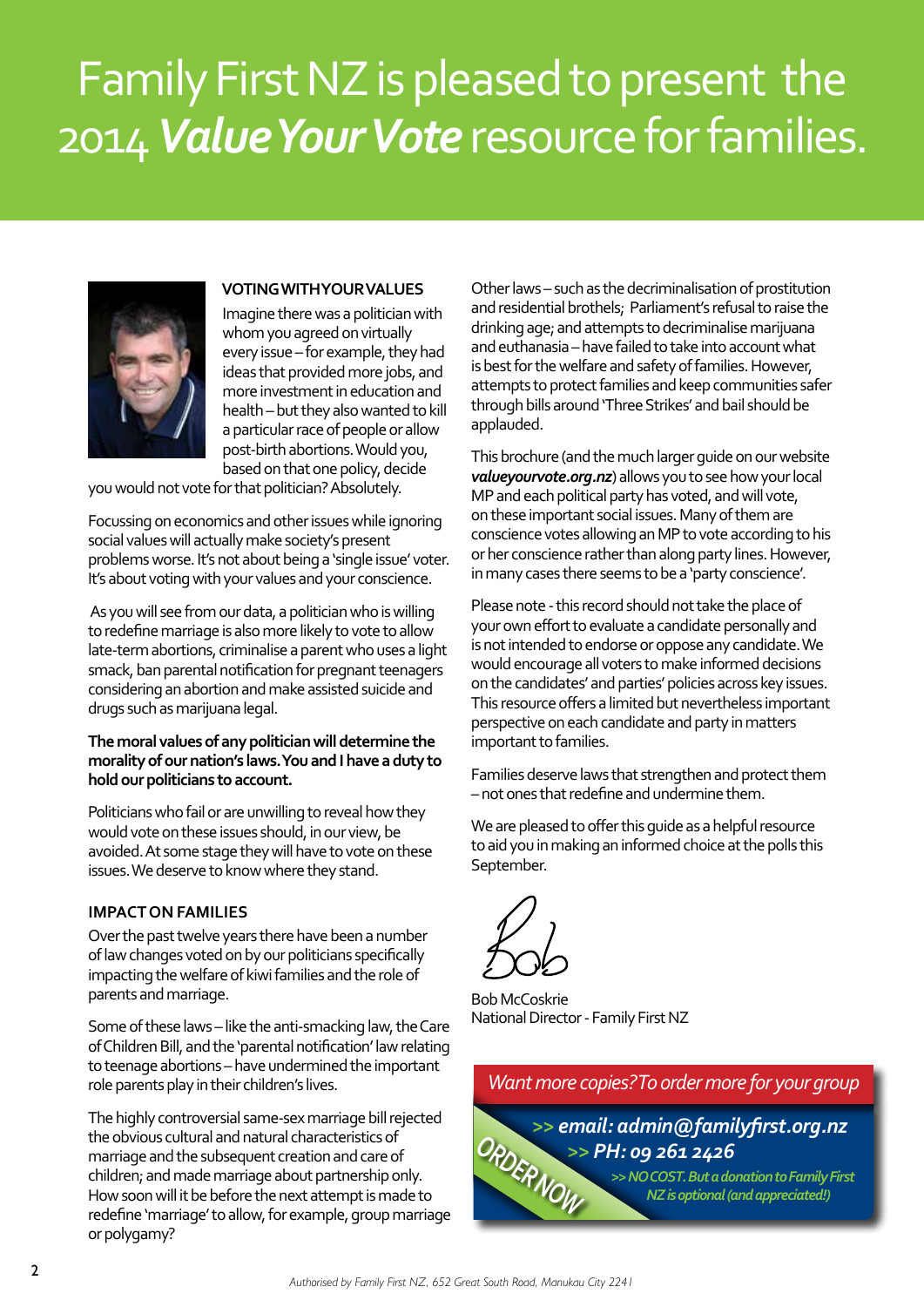# What does a good watchdog do?





2008 Family Breakdown



**Marriage** 



2011 zoog 2011<br>The 2011 2013 arriage 2014



2012 Daycare



2013 Sex Education



2014 Euthanasia

# She alerts the family to danger.

OUR FAMILIES ARE SUFFERING: The statistics on family breakdown, decreasing marriage rates, suicide rates, family violence, child abuse, alcohol abuse, teen pregnancies, and many other issues are ample proof that some families in New Zealand are struggling. Through our research and advocacy, *Family First* will give families a unified voice and a powerful way to be heard. We'll be a watchdog for New Zealand families. For more information go to **familyfirst.org.nz**



CUT HERE  $\frac{1}{2}$ 

### **Be part of the family**

Help us to promote strong families, marriages, and the value of life message into the public domain, to promote the ideas and policies that will help strengthen NZ families and communities, and to give you a voice.

Name(s): *(Include all members of household who wish to be registered as members)*

POST TO: Family First FREEPOST PO Box 276133 Manukau City 2241 (no stamp necessary)

### **I WISH TO BE A MEMBER OF FAMILY FIRST NZ**

| DONATION OPTIONS (please tick appropriate box)                                                                                                                                                                                   | Gifts made to Family First NZ are eligible<br>for the Donation Tax Rebate                                                                                                                                                                                                         |
|----------------------------------------------------------------------------------------------------------------------------------------------------------------------------------------------------------------------------------|-----------------------------------------------------------------------------------------------------------------------------------------------------------------------------------------------------------------------------------------------------------------------------------|
| Please charge my CREDIT CARD:<br>Credit Card No:<br>Name of Card Holder:                                                                                                                                                         | <b>Expiry Date:</b><br>Mastercard   Visa                                                                                                                                                                                                                                          |
| Signature:<br>Amount:<br>(For added security, you can make credit card payments via the Family First website)                                                                                                                    |                                                                                                                                                                                                                                                                                   |
| I will set up an AUTOMATIC PAYMENT<br><b>ASB Manukau City</b><br>12-3083-0438959-00<br>Name of Account: Family First NZ<br>(Please notify us once activated)<br><b>CHEQUES</b><br>Please make cheques payable to Family First NZ | I will donate via ONLINE BANKING<br><b>ASB Manukau City</b><br>12-3083-0438959-00<br>Name of Account: Family First NZ<br><b>PHONE Donation</b><br>Donate an instant \$30 to Family First NZ by phoning<br>ogoo FIRST (0900 34778). \$30 will be charged to your<br>phone account. |
|                                                                                                                                                                                                                                  | Donations are tax deductible and receipts are mailed annually.                                                                                                                                                                                                                    |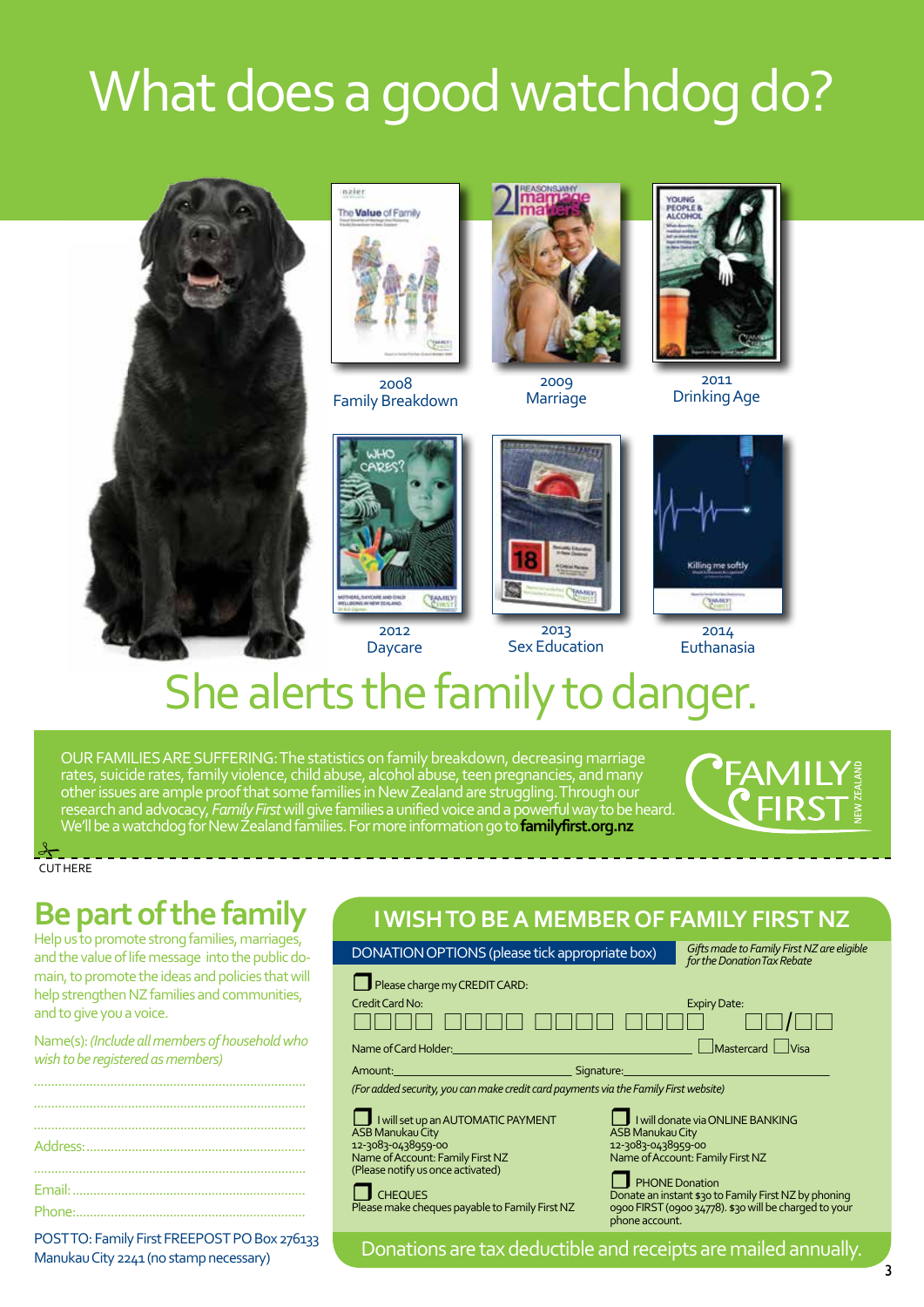# *What have been the issues affecting families?*



#### **PROSTITUTION: 2004**

Prostitution was made legal in New Zealand in 2004, after the passing of the Prostitution Reform Bill by only a single vote majority. The aim of the bill was to try to protect the safety and rights of those involved in prostitution. In doing so, it made it legal for small brothels to operate in residential areas next to family homes, and failed to protect communities and families from the effects of street prostitution. Ultimately, it legalised

the sexual exploitation of vulnerable people.



#### **CIVIL UNIONS: 2004**

The Civil Union Act made it possible for couples of either same-sex or opposite-sex to formalise their relationship without the religious or historical boundaries of marriage, through a solemnisation ceremony called a civil union. The number of people choosing these unions has been small, showing there was little demand for them. It was evident then that this was simply a 'softening' of the public towards same-sex marriage.

### **FAMILY FIRST POSITION OPPOSE**



#### **RELATIONSHIPS BILL: 2005**

De-facto couples and civil union partners were given the same rights and responsibilities as married people. The law now makes virtually no distinction between these different groups, with marriage no longer having any unique or special status. It was agreed that clarity around next-of-kin status was important for all people, but there were other options for an opt-in form of registered relationship which had clear legal rights,

without mimicking and weakening the status of marriage.



#### **PARENTAL NOTIFICATION: 2004**

Currently in New Zealand, girls under the age of 16 can have an abortion without their parents being informed. In 2004, an amendment was put forward to prevent this. The amendment would have allowed girls to make the final decision about whether or not to abort, but would have ensured this decision did not happen in isolation from their parents. The amendment was defeated.



#### **EUTHANASIA: 2003**

The "Death with Dignity" Bill would have legalised euthanasia by allowing people who are incurably and terminally ill to request and receive medical assistance to end their lives. Pro-life groups advocated the alternative of proper palliative care, as provided by hospices, for management of pain for terminally-ill people. The bill was defeated.



#### **CARE OF CHILDREN BILL: 2004**

The Care of Children Act made substantial changes to the way family is conceived in law by extending the state's authority over children and diversifying the description of families. Under the new law, parents became 'care-givers' rather than custodians of children; children's rights were emphasised and prominence was given to children's participation in decision making. It also failed to support the proposal of shared parenting when parents separate.





#### **DEFINING MARRIAGE: 2005**

In 2005, the Marriage (Gender Clarification) Amendment Bill attempted to clearly define marriage as a union between one man and one woman, in accordance with the common law understanding of marriage. The bill was rejected making it possible for courts to re-interpret the way marriage is legally understood.







In 2006, a bill was presented to parliament to increase the age at which alcohol can be purchased from 18 to 20. The bill was not intended to be a cure-all solution to alcohol abuse, but was intended to challenge a liberal environment in which alcohol is easily accessible and too often abused, especially by young people. The bill was rejected by parliament.

**FAMILY FIRST POSITION SUPPORT**

#### **MANUKAU STREET PROSTITUTION : 2006**



Manukau City Council wanted parliament to outlaw street soliciting because of the huge problems associated with street prostitution in Manurewa and Papatoetoe; including the association of prostitution with gang and criminal behaviour, teen prostitutes, alcohol and drug abuse, and sexual abuse and violence. The bill failed at its 2nd reading.

**FAMILY FIRST POSITION SUPPORT**

#### **ANTI-SMACKING LAW: 2007**



In 2007, Section 59 of the Crimes Act was amended, removing legal protection from parents who exercise discipline over their children in the form of light physical punishment. The amendment makes parents who engage in such discipline liable for prosecution and unwarranted intervention by police and CYF. Meanwhile the actual root causes of child abuse as identified by UNICEF and CYF reports remain. The law was passed

despite 80% of New Zealanders opposing it. Rates of serious child abuse have continued to rise.





**EASTER TRADING: 2007 – 2012**

According to New Zealand law, most shops must close on Good Friday, Easter Sunday, Christmas Day and the morning of ANZAC Day. A number of bills have been put before parliament to change the Easter Trading laws, with one bill proposing that stores be permitted to open on Good Friday and Easter Sunday, and another bill suggesting that stores open

only on Easter Sunday. Other bills argued that local communities should have the choice to open at Easter. Opponents argued that retail workers would not have the choice whether to work or not. Any inconsistencies in the current law should be fixed - but we should not do away with important statutory and family holidays altogether.



NOTE: We have aggregated the MPs votes over these four bills.

#### **DECRIMINALISE SMACKING: 2009**



Just over a week after 87% of NZ'ers voted overwhelmingly to change the anti-smacking law, politicians had the opportunity to support a bill that would have decriminalised light and non-abusive smacking for the purpose of correction. This would have removed the fear and uncertainty around the anti-smacking law. This proposed amendment to the law was virtually identical to that aggressively lobbied for by the current National-led government when in

Opposition. The bill was defeated.



#### **LIQUOR ADVERTISING: 2009**



The bill stated in its overview that the aim was to "... address the problems associated with alcohol advertising by regulating the marketing, advertising and promotion of alcohol products through the broadcast media." It added that alcohol advertising is "..characterised by the association of alcohol brands with desired lifestyle images. The message coming from that is that, if you want to have what it takes, you have to be able to take your drink." The bill was defeated at its 1st reading.

### **FAMILY FIRST POSITION SUPPORT**

#### **MEDICINAL MARIJUANA: 2009**



Under the bill proposed by the Greens, ill people would be able to apply for a cannabis card, issued on a doctor's authority and registered with the police, which would allow them to grow small amounts. The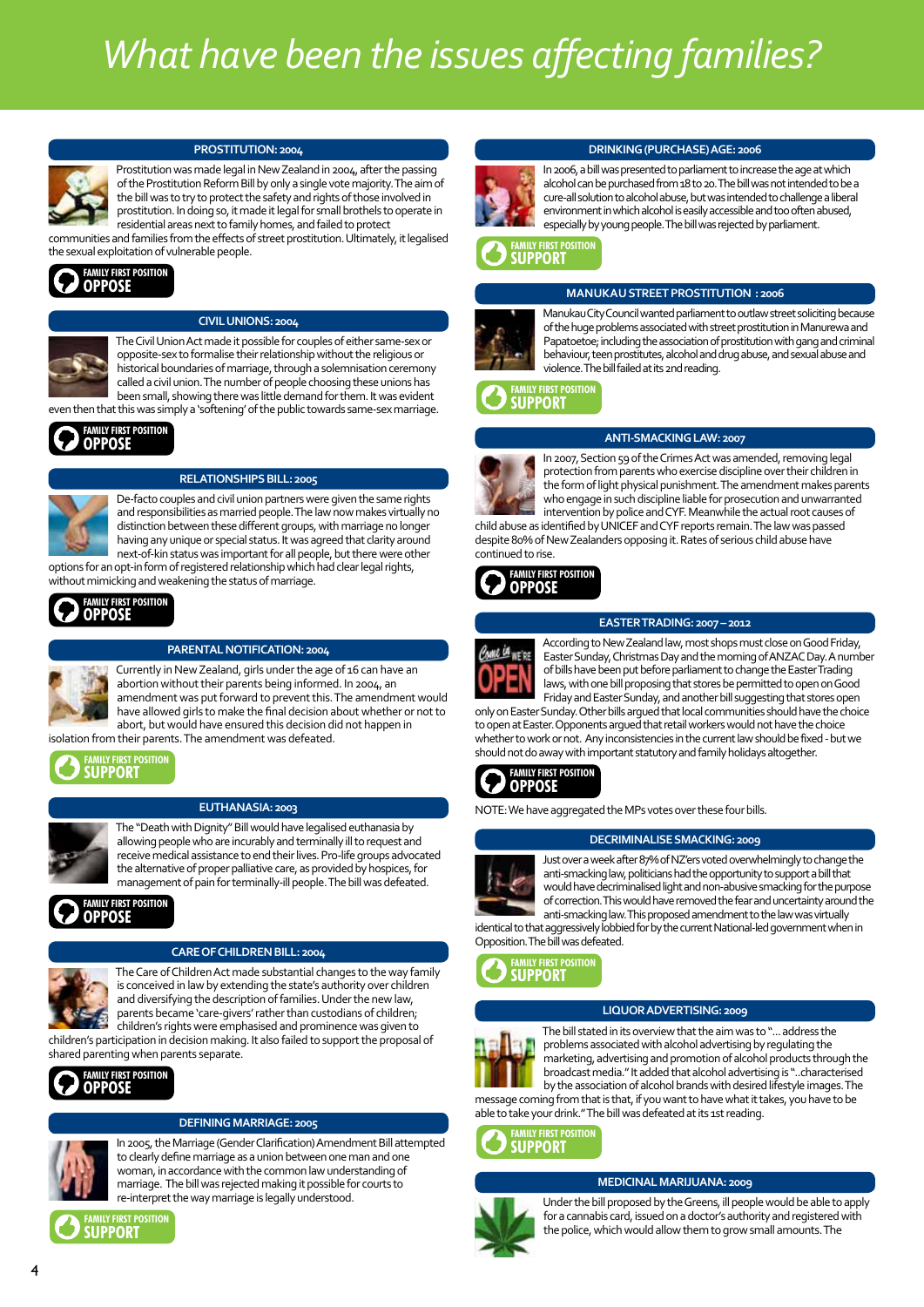

### **VALUE YOUR VOTE 2014 iPhone and Android App is out now** The best Election 2014 Coverage focussing on policies affecting the family



opposing argument was that it would bring cannabis into mainstream society; doctors would be swamped with demands for cannabis cards from people insisting they were seriously ill and needed pain relief; and that there were already prescription drugs available which used THC, the active ingredient in cannabis. The

bill was defeated, but the voting pattern gives us an indication of who may support the full decriminalisation of marijuana.





#### **THREE STRIKES: 2010**

This new law prevents repeat violent offenders having the ability to put families at risk. The law warns career criminals to find a new job or else become career inmates – they are given two chances to stop their violent behaviour before receiving the full sanction of the law. The consequences for persistent offending should be sufficiently severe to ensure that the benefits of the crime are outweighed by the punishment. It stands to reason that if a

repeat offender is incapacitated, then the crime reduction will be great.

### **FAMILY FIRST POSITION SUPPORT**



#### **AUCKLAND STREET PROSTITUTION: 2011**

A number of communities around NZ are trying to deal with the problems created by street prostitution: violence, turf wars and streets littered with syringes and used condoms. The Prostitution Reform Act failed to give local councils the ability to deal with the nuisance and harm of this activity caused to both the prostitutes (many of whom are under-age) and families who are exposed to this anti-social behaviour around family shopping areas. Under the bill, the council must specify where street prostitution is outlawed.

It cannot apply a blanket ban. The bill would enable prostitutes to be moved out of residential areas. This bill is still being considered by parliament.

### **FAMILY FIRST POSITION SUPPORT**



**CHILD SUPPORT: 2012**

This bill amended the child support scheme which was introduced in 1992. The scheme now takes the income of both parents into account rather than just the paying parent's income; recognises shared care of a child at lower levels than previous; and allows automatic deduction of child support payments from wages. The system is fair to both parents and places the same obligation, responsibility and role on each parent. The previous regime had been too inflexible and had led to unjust results.

**FAMILY FIRST POSITION SUPPORT**

#### **DRINKING (PURCHASE) AGE: 2012**



New medical evidence on accident probability, disease and brain development, along with the Child and Youth Mortality Review and the recommendations of the Prime Minister's chief science adviser, made it absolutely clear that delaying the age at which young people have easy access to alcohol would reduce the level of damage they and society suffer at the moment as well as contributing to their future health and well-being. An

increase in the drinking age would undo some of the harm which has resulted from the previous lowering of the age. The proposal was defeated.



#### **SAME-SEX MARRIAGE: 2013**

Politicians chose to reject the obvious cultural and natural characteristics of marriage and the subsequent creation and care of children and made marriage just about partnership. They did not have the authority to redefine marriage - and their efforts only mask reality. In ramming through this bill in a shameful way without due consideration, and with

no clear public mandate, they committed an arrogant act of cultural vandalism. The equality cause is not advanced by destroying institutions. Equality should respect difference, not destroy it. For millions and millions of people worldwide, marriage is a specific culturally and historically bound institution. It is interesting to note how many MP's voted against civil unions in 2004, and to clarify marriage as one man one woman in 2005, and yet flip-flopped on the issue in this vote.



#### **SAME-SEX MARRIAGE – REFERENDUM: 2013**



At the same time as politicians were redefining marriage, many of them were also collecting signatures for a referendum on state asset sales – saying that NZ'ers had a right to be heard on this issue and that the government should listen to the public. That same courtesy did not extend to changing the definition of a significant social and cultural

institution which the politicians did not have the public mandate to change. The proposal to hold a referendum on the definition of marriage was defeated.





**SAME-SEX MARRIAGE – FREEDOM OF CONSCIENCE: 2013**

The politicians demanded a conscience vote on the bill to redefine marriage, ironically at the same time as they voted that they would not protect the freedom of conscience of places of faith from having to host same-sex 'weddings' if their facilities are available to the general public, or of some marriage registrars and marriage celebrants to lawfully be

able to refuse a request to marry a same-sex couple. As a result of this proposal being defeated, only a third of marriages will be conducted by celebrants who can exercise their freedom of conscience.





**BAIL: 2013**

The number of serious crimes committed while on bail shows the urgent need for improving public safety. This bill made it more difficult for serious violent, sexual or Class A drug offenders to get bail, and people charged with serious crimes now have to prove to the Crown that they would not be a threat to public safety if allowed out of custody. This change reverses the burden of proof for bail cases involving serious offences.

**FAMILY FIRST POSITION SUPPORT**

#### **SKYCITY & GAMBLING: 2013**



The purpose of the SkyCity Bill was to allow SkyCity to build an international convention centre in exchange for law changes allowing an extra 230 slot machines, 40 gaming tables and a 27-year extension to SkyCity's Auckland casino licence. The convention centre (if needed) could be built without a mass increase in pokie machines. At the same

time, politicians were considering a gambling bill which, as originally drafted, would have given councils and the public power to cut the number of poker machines in their area and ensure that gambling proceeds are fed back into the immediate community. Unfortunately, the government 'gutted' the gambling bill of key provisions and made it not very different to the status quo of how the law operates now.



NOTE: We have aggregated the MPs votes over these two bills.

#### *Still to be voted on –* **INCOME-SPLITTING: 2010**



The bill sends an important societal message that we value the choice of parents to raise their children full-time. For too long, the message has been that mums and dads should let the 'professionals' look after their young children (day care) and parents should get out and get a real job. Income-splitting is a fairer system and acknowledges the

interdependence of the family unit, and will give parents more choice and potentially more ability to have a stay-home parent during the crucial early years of a child's life. This bill appears to have been 'shelved' by the government.



#### *Still to be voted on* **– PAID PARENTAL LEAVE (26 weeks): 2012**



Successive governments have undervalued families and families are being penalised for having children. Research shows that early bonding between mums and babies is vital for healthy child development. Ironically, although the spending on early childhood education has almost tripled in the past ten years, the government has threatened to

veto this bill which would give 26 weeks PPL if passed. Parents of young children who choose to stay home and care for their children full time should not be financially discriminated against. UPDATE: The Government has pledged to increase PPL to 18 weeks over the next two years.

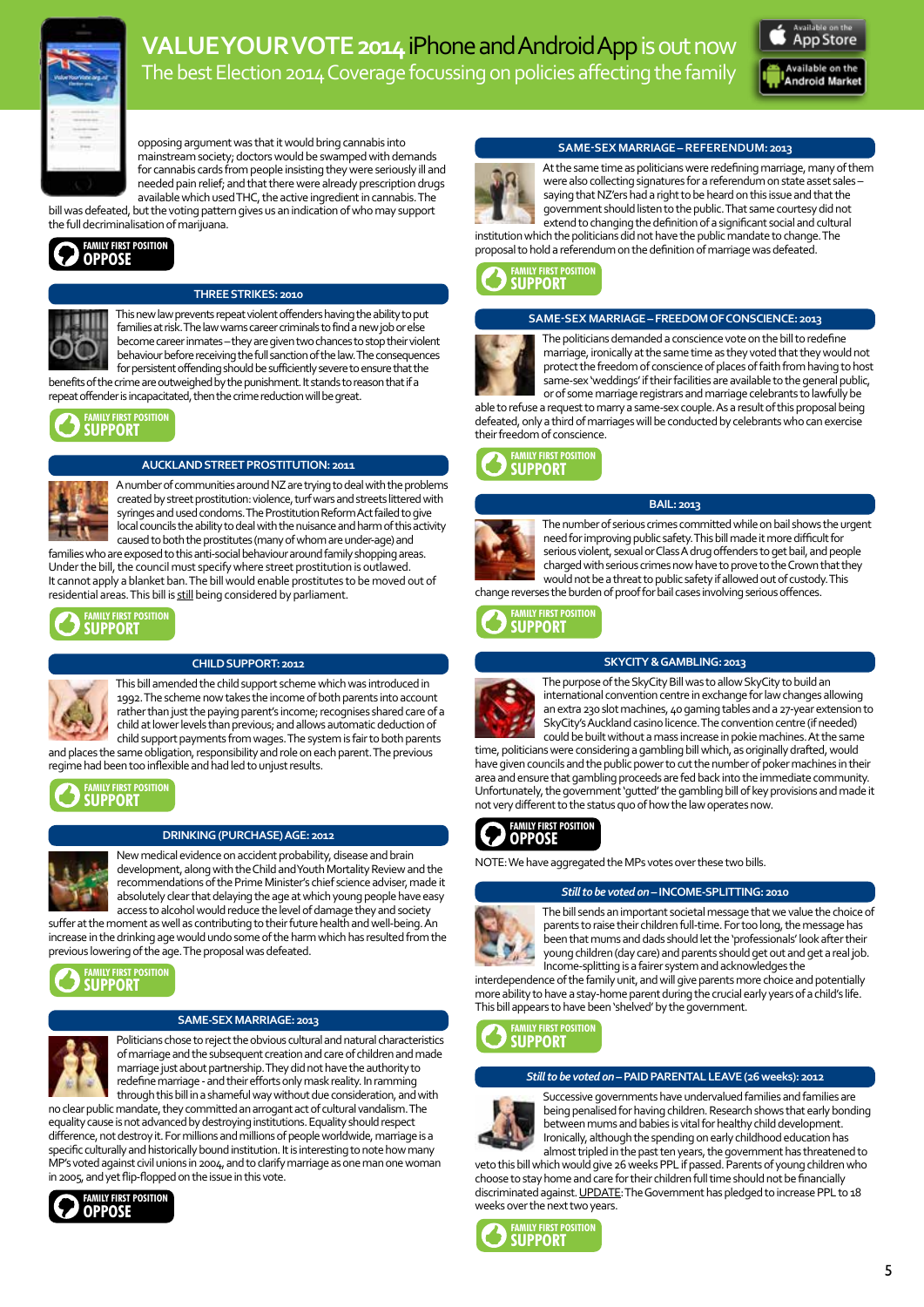## *How did MPs vote on those issues?*

We have only included MPs seeking re-election

#### REFER TO PAGES 4-5 FOR EXPLANATIONS OF THESE TITLES

|                  | Surname           | <b>First Name</b>       | Electorate                   | Party                | <b>PROSTITUTION</b><br><b>LAW REFORM</b> | <b>CIVIL</b><br><b>UNIONS</b> | <b>RELATION-</b><br><b>SHIPS BILL</b> | <b>PARENTAL</b><br><b>NOTIFICATION</b>           | EUTHA-<br><b>NASIA</b> | <b>CARE OF</b><br><b>CHILDREN</b> | 2005 | MARRIAGE<br><b>DEFINITION</b> | <b>RAISE</b><br><b>DRINK AGE</b> | <b>BAN STREET</b><br><b>PROSTITUTION</b> |
|------------------|-------------------|-------------------------|------------------------------|----------------------|------------------------------------------|-------------------------------|---------------------------------------|--------------------------------------------------|------------------------|-----------------------------------|------|-------------------------------|----------------------------------|------------------------------------------|
|                  | Turei             | <b>Metiria</b>          | #Dunedin North               | Green                | <b>SUPPORT</b>                           | <b>SUPPORT</b>                | <b>SUPPORT</b>                        | <b>OPPOSE</b>                                    | <b>SUPPORT</b>         | <b>SUPPORT</b>                    |      | <b>OPPOSE</b>                 | <b>OPPOSE</b>                    | <b>OPPOSE</b>                            |
|                  | <b>Clendon</b>    | <b>David</b>            | #Northland                   | Green                |                                          |                               |                                       |                                                  |                        |                                   |      |                               |                                  |                                          |
|                  | <b>Delahunty</b>  | Catherine               | #Coromandel                  | Green                |                                          |                               |                                       |                                                  |                        |                                   |      |                               |                                  |                                          |
|                  | Graham            | Kennedy                 | #Helensville                 | Green                |                                          |                               |                                       |                                                  |                        |                                   |      |                               |                                  |                                          |
|                  | Hague             | Kevin                   | #West Coast - Tasman         | Green                |                                          |                               |                                       |                                                  |                        |                                   |      |                               |                                  |                                          |
|                  | <b>Hughes</b>     | Gareth                  |                              | Green                |                                          |                               |                                       |                                                  |                        |                                   |      |                               |                                  |                                          |
|                  | Norman            | <b>Russel</b>           | #Rongotai                    | Green                |                                          |                               |                                       |                                                  |                        |                                   |      |                               |                                  |                                          |
|                  | <b>Browning</b>   | Steffan                 | #Kaikoura                    | Green                |                                          |                               |                                       |                                                  |                        |                                   |      |                               |                                  |                                          |
|                  | Genter            | Julie Anne              | $#E$ psom                    | Green                |                                          |                               |                                       |                                                  |                        |                                   |      |                               |                                  |                                          |
|                  | Logie             | lan                     | #Mana                        | Green                |                                          |                               |                                       |                                                  |                        |                                   |      |                               |                                  |                                          |
|                  | Mathers           | Mojo                    | #Christchurch East           | Green                |                                          |                               |                                       |                                                  |                        |                                   |      |                               |                                  |                                          |
|                  | Roche             | <b>Denise</b>           | #Auckland Central            | Green                |                                          |                               |                                       |                                                  |                        |                                   |      |                               |                                  |                                          |
|                  | Sage              | <b>Eugenie</b>          | #Port Hills                  | Green                |                                          |                               |                                       |                                                  |                        |                                   |      |                               |                                  |                                          |
|                  | Walker            | Holly                   | #Hutt South                  | Green                |                                          |                               |                                       |                                                  |                        |                                   |      |                               |                                  |                                          |
| ۵                | Cosgrove          | Clayton                 | #Waimakariri                 | Labour               | <b>OPPOSE</b>                            | <b>OPPOSE</b>                 | <b>SUPPORT</b>                        | <b>OPPOSE</b>                                    | <b>OPPOSE</b>          | <b>SUPPORT</b>                    |      | <b>OPPOSE</b>                 | <b>SUPPORT</b>                   | <b>OPPOSE</b>                            |
| ż,<br>hour<br>۳  | <b>Cunliffe</b>   | <b>David</b>            | <b>NEW LYNN</b>              | Labour               | <b>SUPPORT</b>                           | <b>SUPPORT</b>                | <b>SUPPORT</b>                        | <b>OPPOSE</b>                                    | <b>SUPPORT</b>         | <b>SUPPORT</b>                    |      | <b>OPPOSE</b>                 | <b>SUPPORT</b>                   | <b>OPPOSE</b>                            |
| پ                | <b>Dyson</b>      | <b>Ruth</b>             | <b>PORT HILLS</b>            | <b>Labour</b>        | <b>SUPPORT</b>                           | <b>SUPPORT</b>                | <b>SUPPORT</b>                        | <b>OPPOSE</b>                                    | <b>SUPPORT</b>         | <b>SUPPORT</b>                    |      | <b>OPPOSE</b>                 | <b>OPPOSE</b>                    | <b>OPPOSE</b>                            |
|                  | Goff              | Phil                    | <b>MT ROSKILL</b>            | Labour               | <b>SUPPORT</b>                           | <b>SUPPORT</b>                | <b>SUPPORT</b>                        | <b>OPPOSE</b>                                    | <b>SUPPORT</b>         | <b>SUPPORT</b>                    |      | <b>OPPOSE</b>                 | <b>OPPOSE</b>                    | <b>OPPOSE</b>                            |
|                  | King              | Annette                 | <b>RONGOTAI</b>              | Labour               | <b>SUPPORT</b>                           | <b>SUPPORT</b>                | <b>SUPPORT</b>                        | <b>OPPOSE</b>                                    | <b>OPPOSE</b>          | <b>SUPPORT</b>                    |      | <b>OPPOSE</b>                 | <b>SUPPORT</b>                   | <b>OPPOSE</b>                            |
|                  | Mackey            | <b>Moana</b>            | #East Coast                  | Labour               |                                          | <b>SUPPORT</b>                | <b>SUPPORT</b>                        | <b>OPPOSE</b>                                    | <b>SUPPORT</b>         | <b>SUPPORT</b>                    |      | <b>OPPOSE</b>                 | <b>OPPOSE</b>                    | <b>OPPOSE</b>                            |
|                  | Mahuta            | <b>Nanaia</b>           | HAURAKI - WAIKATO            | Labour               | <b>OPPOSE</b>                            | <b>SUPPORT</b>                | <b>SUPPORT</b>                        | <b>OPPOSE</b>                                    | <b>OPPOSE</b>          | <b>SUPPORT</b>                    |      | <b>OPPOSE</b>                 | <b>SUPPORT</b>                   | <b>OPPOSE</b>                            |
|                  | <b>Mallard</b>    | <b>Trevor</b>           | <b>HUTT SOUTH</b>            | Labour               | <b>SUPPORT</b>                           | <b>SUPPORT</b>                | <b>SUPPORT</b>                        | <b>OPPOSE</b>                                    | <b>OPPOSE</b>          | <b>SUPPORT</b>                    |      | <b>OPPOSE</b>                 | <b>OPPOSE</b>                    | <b>OPPOSE</b>                            |
|                  | O'Connor          | <b>Damien</b>           | <b>WEST COAST - TASMAN</b>   | Labour               | <b>OPPOSE</b>                            | <b>OPPOSE</b>                 | <b>SUPPORT</b>                        | <b>OPPOSE</b>                                    | <b>OPPOSE</b>          | <b>SUPPORT</b>                    |      | <b>OPPOSE</b>                 | <b>OPPOSE</b>                    | <b>OPPOSE</b>                            |
|                  | Parker            | <b>David</b>            |                              | Labour               | <b>SUPPORT</b>                           | <b>SUPPORT</b>                | <b>SUPPORT</b>                        | <b>OPPOSE</b>                                    | <b>OPPOSE</b>          | <b>SUPPORT</b>                    |      | <b>OPPOSE</b>                 | <b>OPPOSE</b>                    | <b>OPPOSE</b>                            |
|                  |                   |                         | #Hamilton West               | Labour               |                                          |                               |                                       |                                                  |                        |                                   |      | <b>OPPOSE</b>                 | <b>SUPPORT</b>                   | <b>OPPOSE</b>                            |
|                  | <b>Moroney</b>    | Sue                     |                              | Labour               |                                          |                               |                                       |                                                  |                        |                                   |      | <b>OPPOSE</b>                 | <b>OPPOSE</b>                    | <b>OPPOSE</b>                            |
|                  | <b>Street</b>     | Maryan                  | #Nelson<br>#Auckland Central | Labour               |                                          |                               |                                       |                                                  |                        |                                   |      |                               |                                  |                                          |
|                  | Ardern            | <b>Jacinda</b><br>Carol | #Maungakiekei                | Labour               |                                          |                               |                                       |                                                  |                        |                                   |      |                               |                                  |                                          |
|                  | <b>Beaumont</b>   |                         | <b>DUNEDIN SOUTH</b>         | Labour               |                                          |                               |                                       |                                                  |                        |                                   |      |                               |                                  |                                          |
|                  | Curran            | Clare                   | RIMUTAKA                     |                      |                                          |                               |                                       | For more details, go to www.valueyourvote.org.nz |                        |                                   |      |                               |                                  |                                          |
|                  | <b>Hipkins</b>    | <b>Chris</b>            |                              | Labour               |                                          |                               |                                       |                                                  |                        |                                   |      |                               |                                  |                                          |
|                  | Huo               | Raymond                 |                              | Labour               |                                          |                               |                                       |                                                  |                        |                                   |      |                               |                                  |                                          |
|                  | Lees-Galloway     | lain                    | <b>PALMERSTON NORTH</b>      | Labour               |                                          |                               |                                       |                                                  |                        |                                   |      |                               |                                  |                                          |
|                  | <b>Robertson</b>  | Grant                   | <b>WELLINGTON CENTRAL</b>    | Labour               |                                          |                               |                                       |                                                  |                        |                                   |      |                               |                                  |                                          |
|                  | <b>Shearer</b>    | <b>David</b>            | <b>MT ALBERT</b>             | Labour               |                                          |                               |                                       |                                                  |                        |                                   |      |                               |                                  |                                          |
|                  |                   | Su'a William            | <b>MANGERE</b>               | Labour               |                                          |                               |                                       |                                                  |                        |                                   |      |                               |                                  |                                          |
|                  | <b>Twyford</b>    | <b>Phil</b>             | TE ATATU                     | Labour               |                                          |                               |                                       |                                                  |                        |                                   |      |                               |                                  |                                          |
|                  | Faafoi            | Kris                    | <b>MANA</b>                  | Labour               |                                          |                               |                                       |                                                  |                        |                                   |      |                               |                                  |                                          |
|                  | Wall              | Louisa                  | <b>MANUREWA</b>              | Labour               |                                          |                               |                                       |                                                  |                        |                                   |      |                               |                                  |                                          |
|                  | Clark             | <b>David</b>            | <b>DUNEDIN NORTH</b>         | Labour               |                                          |                               |                                       |                                                  |                        |                                   |      |                               |                                  |                                          |
|                  | Little            | Andrew                  | #New Plymouth                | Labour               |                                          |                               |                                       |                                                  |                        |                                   |      |                               |                                  |                                          |
|                  | <b>Tirikatene</b> | <b>Rino</b>             | TE TAI TONGA                 | Labour               |                                          |                               |                                       |                                                  |                        |                                   |      |                               |                                  |                                          |
|                  | <b>Woods</b>      | Megan                   | <b>WIGRAM</b>                | Labour               |                                          |                               |                                       |                                                  |                        |                                   |      |                               |                                  |                                          |
|                  | Whaitiri          | Meka                    | IKAROA-RAWHITI               | Labour               |                                          |                               |                                       |                                                  |                        |                                   |      |                               |                                  |                                          |
|                  | <b>Williams</b>   | Poto                    | <b>CHRISTCHURCH EAST</b>     | Labour               |                                          |                               |                                       |                                                  |                        |                                   |      |                               |                                  |                                          |
|                  | <b>Davis</b>      | <b>Kelvin</b>           | #Te Tai Tokerau              | Labour               |                                          |                               |                                       |                                                  |                        |                                   |      |                               |                                  |                                          |
| 医反应及             | <b>Harawira</b>   | Hone                    | <b>TE TAI TOKERAU</b>        | <b>Mana</b>          |                                          |                               |                                       |                                                  |                        |                                   |      | <b>OPPOSE</b>                 | <b>SUPPORT</b>                   | <b>OPPOSE</b>                            |
| māəri            | <b>Flavell</b>    | Te Ururoa               | <b>WAIARIKI</b>              | Maori                |                                          |                               |                                       |                                                  |                        |                                   |      | <b>OPPOSE</b>                 | <b>SUPPORT</b>                   | <b>OPPOSE</b>                            |
|                  | Horan             | <b>Brendan</b>          | #Bay of Plenty               | Independent          |                                          |                               |                                       |                                                  |                        |                                   |      |                               |                                  |                                          |
| United<br>Future | <b>Dunne</b>      | Peter                   | <b>OHARIU</b>                | <b>United Future</b> | <b>OPPOSE</b>                            | <b>OPPOSE</b>                 | <b>SUPPORT</b>                        | <b>SUPPORT</b>                                   | <b>OPPOSE</b>          | <b>OPPOSE</b>                     |      | <b>SUPPORT</b>                | <b>OPPOSE</b>                    | <b>SUPPORT</b>                           |

Every attempt has been made to accurately represent the voting record of MPs. We welcome any documented corrections. *#MPs that are List MPs but are standing in the electorates indicated*

**M**W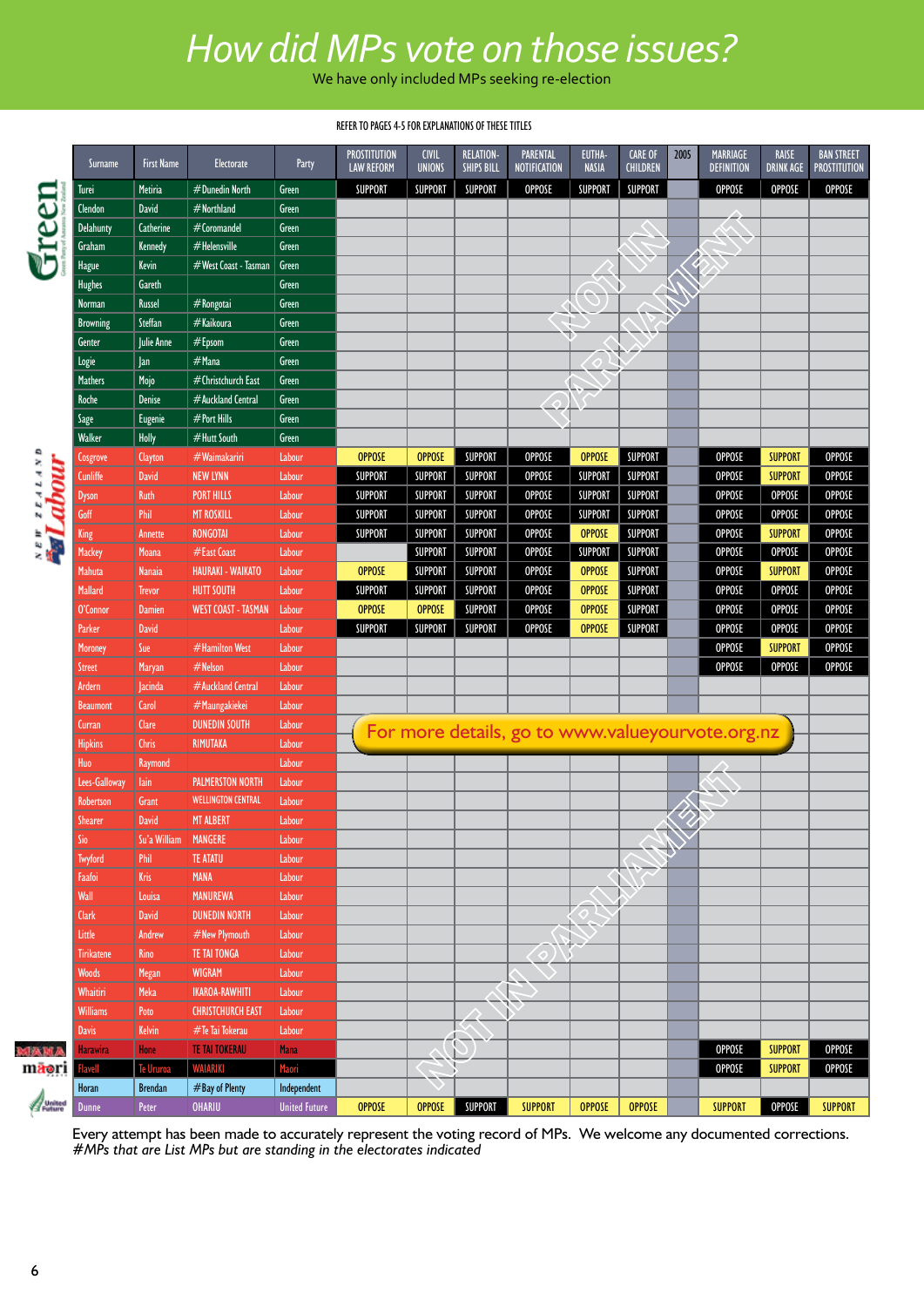| Surname                  | ANTI-SMACKING                    | 2008 | <b>LIQUOR</b><br><b>ADS</b> | MEDICINAL<br><b>MARIJUANA</b>  | <b>THREE</b><br><b>STRIKES</b> | <b>AUCKLAND</b><br>ST PROS      | <b>LIGHT</b><br><b>SMACKING</b> | 2011 | <b>RAISE DRINK</b><br>AGE | <b>CHILD</b><br><b>SUPPORT</b> | <b>EASTER</b><br><b>TRADING*</b> | <b>MARRIAGE</b><br><b>REF'DUM</b> | MARRIAGE<br><b>C'SCIENCE</b>   | SAME-SEX<br><b>MARRIAGE</b>      | <b>BAIL</b><br>LAWS              | SKY CITY /<br>GAMBLING* |
|--------------------------|----------------------------------|------|-----------------------------|--------------------------------|--------------------------------|---------------------------------|---------------------------------|------|---------------------------|--------------------------------|----------------------------------|-----------------------------------|--------------------------------|----------------------------------|----------------------------------|-------------------------|
| Turei                    | <b>SUPPORT</b>                   |      | <b>SUPPORT</b>              | <b>SUPPORT</b>                 | <b>OPPOSE</b>                  | <b>OPPOSE</b>                   | <b>OPPOSE</b>                   |      | <b>OPPOSE</b>             | <b>OPPOSE</b>                  | <b>OPPOSE</b>                    | <b>OPPOSE</b>                     | <b>OPPOSE</b>                  | <b>SUPPORT</b>                   | <b>OPPOSE</b>                    | <b>OPPOSE</b>           |
| <b>Clendon</b>           |                                  |      |                             |                                | <b>OPPOSE</b>                  | <b>SUPPORT</b>                  | <b>OPPOSE</b>                   |      | <b>OPPOSE</b>             | <b>OPPOSE</b>                  | <b>OPPOSE</b>                    | <b>OPPOSE</b>                     | <b>OPPOSE</b>                  | <b>SUPPORT</b>                   | <b>OPPOSE</b>                    | <b>OPPOSE</b>           |
| <b>Delahunty</b>         |                                  |      | <b>SUPPORT</b>              | <b>SUPPORT</b>                 | <b>OPPOSE</b>                  | <b>OPPOSE</b>                   | <b>OPPOSE</b>                   |      | OPPOSE                    | <b>OPPOSE</b>                  | <b>OPPOSE</b>                    | <b>OPPOSE</b>                     | <b>OPPOSE</b>                  | <b>SUPPORT</b>                   | <b>OPPOSE</b>                    | <b>OPPOSE</b>           |
| Graham                   |                                  |      | <b>SUPPORT</b>              | <b>SUPPORT</b>                 | <b>OPPOSE</b>                  | <b>SUPPORT</b>                  | <b>OPPOSE</b>                   |      | <b>SUPPORT</b>            | <b>OPPOSE</b>                  | <b>OPPOSE</b>                    | <b>OPPOSE</b>                     | <b>OPPOSE</b>                  | <b>SUPPORT</b>                   | <b>OPPOSE</b>                    | <b>OPPOSE</b>           |
| Hague                    |                                  |      | <b>SUPPORT</b>              | <b>SUPPORT</b>                 | <b>OPPOSE</b>                  | <b>OPPOSE</b>                   | <b>OPPOSE</b>                   |      | <b>OPPOSE</b>             | <b>OPPOSE</b>                  | <b>OPPOSE</b>                    | <b>OPPOSE</b>                     | <b>OPPOSE</b>                  | <b>SUPPORT</b>                   | <b>OPPOSE</b>                    | <b>OPPOSE</b>           |
| <b>Hughes</b>            |                                  |      |                             |                                | <b>OPPOSE</b>                  | <b>OPPOSE</b>                   | <b>OPPOSE</b>                   |      | <b>OPPOSE</b>             | <b>OPPOSE</b>                  | <b>OPPOSE</b>                    | <b>OPPOSE</b>                     | <b>OPPOSE</b>                  | <b>SUPPORT</b>                   | <b>OPPOSE</b>                    | <b>OPPOSE</b>           |
| Norman                   |                                  |      | <b>SUPPORT</b>              | <b>SUPPORT</b>                 | <b>OPPOSE</b>                  | No Vote                         | <b>OPPOSE</b>                   |      | <b>OPPOSE</b>             | <b>OPPOSE</b>                  | <b>OPPOSE</b>                    | <b>OPPOSE</b>                     | <b>OPPOSE</b>                  | <b>SUPPORT</b>                   | <b>OPPOSE</b>                    | <b>OPPOSE</b>           |
| <b>Browning</b>          |                                  |      |                             |                                |                                |                                 |                                 |      | <b>OPPOSE</b>             | <b>OPPOSE</b>                  | <b>OPPOSE</b>                    | <b>OPPOSE</b>                     | <b>OPPOSE</b>                  | <b>SUPPORT</b>                   | <b>OPPOSE</b>                    | <b>OPPOSE</b>           |
| Genter                   |                                  |      |                             |                                |                                |                                 |                                 |      | <b>OPPOSE</b>             | <b>OPPOSE</b>                  | <b>OPPOSE</b>                    | <b>OPPOSE</b>                     | <b>OPPOSE</b>                  | <b>SUPPORT</b>                   | <b>OPPOSE</b>                    | <b>OPPOSE</b>           |
| Logie                    |                                  |      |                             |                                |                                |                                 |                                 |      | <b>OPPOSE</b>             | <b>OPPOSE</b>                  | <b>OPPOSE</b>                    | <b>OPPOSE</b>                     | <b>OPPOSE</b>                  | <b>SUPPORT</b>                   | <b>OPPOSE</b>                    | <b>OPPOSE</b>           |
| <b>Mathers</b>           |                                  |      |                             |                                |                                |                                 |                                 |      | <b>OPPOSE</b>             | <b>OPPOSE</b>                  | <b>OPPOSE</b>                    | <b>OPPOSE</b>                     | <b>OPPOSE</b>                  | <b>SUPPORT</b>                   | <b>OPPOSE</b>                    | <b>OPPOSE</b>           |
| Roche                    |                                  |      |                             |                                |                                |                                 |                                 |      | <b>OPPOSE</b>             | <b>OPPOSE</b>                  | <b>OPPOSE</b>                    | <b>OPPOSE</b>                     | <b>OPPOSE</b>                  | <b>SUPPORT</b>                   | <b>OPPOSE</b>                    | <b>OPPOSE</b>           |
| Sage                     |                                  |      |                             |                                |                                |                                 |                                 |      | <b>OPPOSE</b>             | <b>OPPOSE</b>                  | <b>OPPOSE</b>                    | <b>OPPOSE</b>                     | <b>OPPOSE</b>                  | <b>SUPPORT</b>                   | <b>OPPOSE</b>                    | <b>OPPOSE</b>           |
| Walker                   |                                  |      |                             |                                |                                |                                 |                                 |      | <b>OPPOSE</b>             | <b>OPPOSE</b>                  | <b>OPPOSE</b>                    | <b>OPPOSE</b>                     | <b>OPPOSE</b>                  | <b>SUPPORT</b>                   | <b>OPPOSE</b>                    | <b>OPPOSE</b>           |
| Cosgrove                 | <b>SUPPORT</b>                   |      | <b>OPPOSE</b>               | <b>OPPOSE</b>                  | <b>OPPOSE</b>                  | <b>SUPPORT</b>                  | <b>OPPOSE</b>                   |      | <b>SUPPORT</b>            | <b>OPPOSE</b>                  | <b>OPPOSE</b>                    | <b>OPPOSE</b>                     | <b>OPPOSE</b>                  | <b>SUPPORT</b>                   | <b>SUPPORT</b>                   | <b>OPPOSE</b>           |
| <b>Cunliffe</b>          | <b>SUPPORT</b>                   |      | <b>OPPOSE</b>               | <b>SUPPORT</b>                 | <b>OPPOSE</b>                  | <b>OPPOSE</b>                   | <b>OPPOSE</b>                   |      | <b>OPPOSE</b>             | <b>OPPOSE</b>                  | <b>OPPOSE</b>                    | <b>OPPOSE</b>                     | <b>OPPOSE</b>                  | <b>SUPPORT</b>                   | <b>SUPPORT</b>                   | <b>OPPOSE</b>           |
| <b>Dyson</b>             | <b>SUPPORT</b>                   |      | <b>SUPPORT</b>              | <b>SUPPORT</b>                 | <b>OPPOSE</b>                  | <b>OPPOSE</b>                   | <b>OPPOSE</b>                   |      | <b>OPPOSE</b>             | <b>OPPOSE</b>                  | <b>OPPOSE</b>                    | <b>OPPOSE</b>                     | <b>OPPOSE</b>                  | <b>SUPPORT</b>                   | <b>SUPPORT</b>                   | <b>OPPOSE</b>           |
| Goff                     | <b>SUPPORT</b>                   |      | <b>OPPOSE</b>               | <b>OPPOSE</b>                  | <b>OPPOSE</b>                  | <b>SUPPORT</b>                  | <b>OPPOSE</b>                   |      | <b>SUPPORT</b>            | <b>OPPOSE</b>                  | MIXED                            | <b>OPPOSE</b>                     | <b>OPPOSE</b>                  | <b>SUPPORT</b>                   | <b>SUPPORT</b>                   | <b>OPPOSE</b>           |
|                          | <b>SUPPORT</b>                   |      | <b>SUPPORT</b>              | <b>SUPPORT</b>                 | <b>OPPOSE</b>                  | <b>OPPOSE</b>                   | <b>OPPOSE</b>                   |      | <b>SUPPORT</b>            | <b>OPPOSE</b>                  | <b>OPPOSE</b>                    | <b>OPPOSE</b>                     | <b>OPPOSE</b>                  | <b>SUPPORT</b>                   | <b>SUPPORT</b>                   | <b>OPPOSE</b>           |
| King                     | <b>SUPPORT</b>                   |      | <b>SUPPORT</b>              | <b>SUPPORT</b>                 | <b>OPPOSE</b>                  | <b>OPPOSE</b>                   | <b>OPPOSE</b>                   |      | <b>OPPOSE</b>             | <b>OPPOSE</b>                  | <b>OPPOSE</b>                    | <b>OPPOSE</b>                     | <b>OPPOSE</b>                  | <b>SUPPORT</b>                   | <b>SUPPORT</b>                   | <b>OPPOSE</b>           |
| Mackey                   |                                  |      | <b>SUPPORT</b>              |                                | <b>OPPOSE</b>                  |                                 |                                 |      | <b>SUPPORT</b>            | <b>OPPOSE</b>                  |                                  |                                   |                                |                                  | <b>SUPPORT</b>                   | MIXED                   |
| Mahuta<br>Mallard        | <b>SUPPORT</b><br><b>SUPPORT</b> |      | <b>OPPOSE</b>               | <b>OPPOSE</b><br><b>OPPOSE</b> | <b>OPPOSE</b>                  | <b>SUPPORT</b><br><b>OPPOSE</b> | <b>OPPOSE</b><br><b>OPPOSE</b>  |      | OPPOSE                    | <b>OPPOSE</b>                  | <b>OPPOSE</b><br><b>OPPOSE</b>   | <b>OPPOSE</b><br><b>OPPOSE</b>    | <b>OPPOSE</b><br><b>OPPOSE</b> | <b>SUPPORT</b><br><b>SUPPORT</b> | <b>SUPPORT</b>                   | <b>OPPOSE</b>           |
|                          | <b>SUPPORT</b>                   |      | <b>OPPOSE</b>               | <b>OPPOSE</b>                  | <b>OPPOSE</b>                  | <b>SUPPORT</b>                  | <b>OPPOSE</b>                   |      | <b>SUPPORT</b>            | <b>OPPOSE</b>                  | <b>OPPOSE</b>                    | <b>OPPOSE</b>                     | <b>SUPPORT</b>                 | <b>OPPOSE</b>                    | <b>SUPPORT</b>                   | <b>OPPOSE</b>           |
| O'Connor                 | <b>SUPPORT</b>                   |      | No Vote                     | <b>OPPOSE</b>                  | <b>OPPOSE</b>                  | <b>SUPPORT</b>                  | <b>OPPOSE</b>                   |      | <b>OPPOSE</b>             | <b>OPPOSE</b>                  | MIXED                            | <b>OPPOSE</b>                     | <b>OPPOSE</b>                  | <b>SUPPORT</b>                   | <b>SUPPORT</b>                   | <b>OPPOSE</b>           |
| Parker                   | <b>SUPPORT</b>                   |      | <b>SUPPORT</b>              | <b>SUPPORT</b>                 | <b>OPPOSE</b>                  | <b>OPPOSE</b>                   | <b>OPPOSE</b>                   |      | <b>SUPPORT</b>            | <b>OPPOSE</b>                  | <b>OPPOSE</b>                    | <b>OPPOSE</b>                     | <b>OPPOSE</b>                  | <b>SUPPORT</b>                   | <b>SUPPORT</b>                   | <b>OPPOSE</b>           |
| Moroney                  | <b>SUPPORT</b>                   |      | <b>SUPPORT</b>              | <b>SUPPORT</b>                 | <b>OPPOSE</b>                  | <b>OPPOSE</b>                   | <b>OPPOSE</b>                   |      | <b>SUPPORT</b>            | <b>OPPOSE</b>                  | <b>OPPOSE</b>                    | <b>OPPOSE</b>                     | <b>OPPOSE</b>                  | <b>SUPPORT</b>                   | <b>SUPPORT</b>                   | <b>OPPOSE</b>           |
| Street                   |                                  |      | <b>SUPPORT</b>              | <b>SUPPORT</b>                 | <b>OPPOSE</b>                  | <b>OPPOSE</b>                   | <b>OPPOSE</b>                   |      | <b>OPPOSE</b>             | <b>OPPOSE</b>                  | <b>OPPOSE</b>                    | <b>OPPOSE</b>                     | <b>OPPOSE</b>                  | <b>SUPPORT</b>                   | <b>SUPPORT</b>                   | <b>OPPOSE</b>           |
| Ardern                   |                                  |      | <b>SUPPORT</b>              | <b>SUPPORT</b>                 | <b>OPPOSE</b>                  | <b>OPPOSE</b>                   | <b>OPPOSE</b>                   |      |                           | <b>OPPOSE</b>                  | <b>OPPOSE</b>                    | <b>OPPOSE</b>                     | <b>OPPOSE</b>                  | <b>SUPPORT</b>                   | <b>SUPPORT</b>                   | <b>OPPOSE</b>           |
| Beaumont                 |                                  |      | <b>OPPOSE</b>               | <b>OPPOSE</b>                  | <b>OPPOSE</b>                  | <b>OPPOSE</b>                   | <b>OPPOSE</b>                   |      | <b>OPPOSE</b>             | <b>OPPOSE</b>                  | <b>OPPOSE</b>                    | <b>OPPOSE</b>                     | <b>OPPOSE</b>                  | <b>SUPPORT</b>                   | <b>SUPPORT</b>                   | <b>OPPOSE</b>           |
| Curran<br><b>Hipkins</b> |                                  |      | <b>SUPPORT</b>              | <b>SUPPORT</b>                 | <b>OPPOSE</b>                  | <b>OPPOSE</b>                   | <b>OPPOSE</b>                   |      | <b>OPPOSE</b>             | <b>OPPOSE</b>                  | <b>OPPOSE</b>                    | <b>OPPOSE</b>                     | <b>OPPOSE</b>                  | <b>SUPPORT</b>                   | <b>SUPPORT</b>                   | <b>OPPOSE</b>           |
| Huo                      |                                  |      | <b>OPPOSE</b>               | <b>OPPOSE</b>                  | <b>OPPOSE</b>                  | <b>SUPPORT</b>                  | <b>OPPOSE</b>                   |      | <b>OPPOSE</b>             | <b>OPPOSE</b>                  | <b>OPPOSE</b>                    | No Vote                           | <b>OPPOSE</b>                  | <b>SUPPORT</b>                   | <b>SUPPORT</b>                   | <b>OPPOSE</b>           |
| Lees-Galloway            |                                  |      | <b>OPPOSE</b>               | <b>SUPPORT</b>                 | <b>OPPOSE</b>                  | <b>OPPOSE</b>                   | <b>OPPOSE</b>                   |      | <b>OPPOSE</b>             | <b>OPPOSE</b>                  | <b>OPPOSE</b>                    | <b>OPPOSE</b>                     | <b>OPPOSE</b>                  | <b>SUPPORT</b>                   | <b>SUPPORT</b>                   | <b>OPPOSE</b>           |
| Robertson                |                                  |      | <b>SUPPORT</b>              | <b>SUPPORT</b>                 | <b>OPPOSE</b>                  | <b>OPPOSE</b>                   | <b>OPPOSE</b>                   |      | <b>OPPOSE</b>             | <b>OPPOSE</b>                  | <b>OPPOSE</b>                    | <b>OPPOSE</b>                     | <b>OPPOSE</b>                  | <b>SUPPORT</b>                   | <b>SUPPORT</b>                   | <b>OPPOSE</b>           |
| <b>Shearer</b>           |                                  |      |                             |                                | <b>OPPOSE</b>                  | <b>OPPOSE</b>                   | <b>OPPOSE</b>                   |      | <b>OPPOSE</b>             | <b>OPPOSE</b>                  | <b>OPPOSE</b>                    | <b>OPPOSE</b>                     | <b>OPPOSE</b>                  | <b>SUPPORT</b>                   | <b>SUPPORT</b>                   | <b>OPPOSE</b>           |
| Sio                      |                                  |      | <b>SUPPORT</b>              | <b>OPPOSE</b>                  | <b>OPPOSE</b>                  | <b>SUPPORT</b>                  | <b>OPPOSE</b>                   |      | <b>SUPPORT</b>            | <b>OPPOSE</b>                  | <b>OPPOSE</b>                    | <b>SUPPORT</b>                    | <b>SUPPORT</b>                 | <b>OPPOSE</b>                    | <b>SUPPORT</b>                   | <b>OPPOSE</b>           |
|                          |                                  |      | <b>SUPPORT</b>              | <b>SUPPORT</b>                 | <b>OPPOSE</b>                  | <b>SUPPORT</b>                  | <b>OPPOSE</b>                   |      | <b>OPPOSE</b>             | <b>OPPOSE</b>                  | <b>OPPOSE</b>                    |                                   | <b>OPPOSE</b>                  |                                  |                                  | <b>OPPOSE</b>           |
| <b>Twyford</b><br>Faafoi |                                  |      |                             |                                |                                |                                 |                                 |      | <b>OPPOSE</b>             | <b>OPPOSE</b>                  | <b>OPPOSE</b>                    | <b>OPPOSE</b><br><b>OPPOSE</b>    | <b>OPPOSE</b>                  | <b>SUPPORT</b><br><b>SUPPORT</b> | <b>SUPPORT</b><br><b>SUPPORT</b> | <b>OPPOSE</b>           |
| Wall                     |                                  |      |                             |                                |                                |                                 |                                 |      | <b>SUPPORT</b>            | <b>OPPOSE</b>                  | <b>OPPOSE</b>                    | <b>OPPOSE</b>                     | <b>OPPOSE</b>                  | <b>SUPPORT</b>                   | <b>SUPPORT</b>                   | <b>OPPOSE</b>           |
|                          |                                  |      |                             |                                |                                |                                 |                                 |      | <b>SUPPORT</b>            | <b>OPPOSE</b>                  | <b>OPPOSE</b>                    | <b>OPPOSE</b>                     | <b>OPPOSE</b>                  | <b>SUPPORT</b>                   | <b>SUPPORT</b>                   | <b>OPPOSE</b>           |
| <b>Clark</b>             |                                  |      |                             |                                |                                |                                 |                                 |      | <b>SUPPORT</b>            |                                | <b>OPPOSE</b>                    |                                   |                                |                                  | <b>SUPPORT</b>                   | <b>OPPOSE</b>           |
| Little                   |                                  |      |                             |                                |                                |                                 |                                 |      | <b>OPPOSE</b>             | <b>OPPOSE</b><br><b>OPPOSE</b> | <b>OPPOSE</b>                    | <b>OPPOSE</b><br><b>OPPOSE</b>    | <b>OPPOSE</b><br><b>OPPOSE</b> | <b>SUPPORT</b><br><b>OPPOSE</b>  | <b>SUPPORT</b>                   | <b>OPPOSE</b>           |
| <b>Tirikatene</b>        |                                  |      |                             |                                |                                |                                 |                                 |      |                           |                                |                                  |                                   |                                |                                  |                                  |                         |
| Woods                    |                                  |      |                             |                                |                                |                                 |                                 |      | <b>OPPOSE</b>             | <b>OPPOSE</b>                  | <b>OPPOSE</b>                    | <b>OPPOSE</b>                     | <b>OPPOSE</b>                  | <b>SUPPORT</b>                   | <b>SUPPORT</b><br><b>SUPPORT</b> | MIXED<br><b>OPPOSE</b>  |
| Whaitiri                 |                                  |      |                             | لاهک                           |                                |                                 |                                 |      |                           |                                |                                  |                                   |                                |                                  |                                  |                         |
| Williams                 |                                  |      |                             |                                |                                |                                 | <b>OPPOSE</b>                   |      |                           |                                |                                  |                                   |                                |                                  |                                  |                         |
| <b>Davis</b>             |                                  |      | <b>SUPPORT</b>              | <b>OPPOSE</b>                  | <b>OPPOSE</b>                  | <b>SUPPORT</b>                  |                                 |      |                           |                                | <b>OPPOSE</b>                    |                                   |                                |                                  |                                  |                         |
| <b>Harawira</b>          | <b>SUPPORT</b>                   |      | <b>SUPPORT</b>              | <b>SUPPORT</b>                 | <b>OPPOSE</b>                  | <b>OPPOSE</b>                   | <b>OPPOSE</b>                   |      | <b>SUPPORT</b>            | <b>OPPOSE</b>                  | <b>OPPOSE</b>                    | <b>OPPOSE</b>                     | <b>OPPOSE</b>                  | <b>SUPPORT</b>                   | <b>OPPOSE</b>                    | <b>OPPOSE</b>           |
| <b>Flavell</b>           | <b>SUPPORT</b>                   |      | <b>SUPPORT</b>              | <b>OPPOSE</b>                  | <b>OPPOSE</b>                  | <b>OPPOSE</b>                   | <b>OPPOSE</b>                   |      | <b>SUPPORT</b>            | <b>SUPPORT</b>                 | MIXED                            | <b>OPPOSE</b>                     | <b>OPPOSE</b>                  | <b>SUPPORT</b>                   | <b>OPPOSE</b>                    | MIXED                   |
| Horan                    |                                  |      |                             |                                |                                |                                 |                                 |      | <b>SUPPORT</b>            | <b>SUPPORT</b>                 | <b>OPPOSE</b>                    | SUPPORT*                          | <b>SUPPORT</b>                 | <b>OPPOSE</b>                    | <b>OPPOSE</b>                    | <b>OPPOSE</b>           |
| <b>Dunne</b>             | <b>SUPPORT</b>                   |      | <b>OPPOSE</b>               | <b>OPPOSE</b>                  | <b>OPPOSE</b>                  | No Vote                         | <b>OPPOSE</b>                   |      | <b>OPPOSE</b>             | <b>SUPPORT</b>                 | MIXED                            | <b>OPPOSE</b>                     | <b>OPPOSE</b>                  | SUPPORT SUPPORT                  |                                  | MIXED                   |

\*We have analysed the voting records for the four votes on Easter trading, and the two votes relating to gambling and Sky City. If they consistently support or oppose the measures, they are labelled as such. Where they differ on their votes relating to each issues, we have used the term MIXED to refer to a mixed voting record on the issue.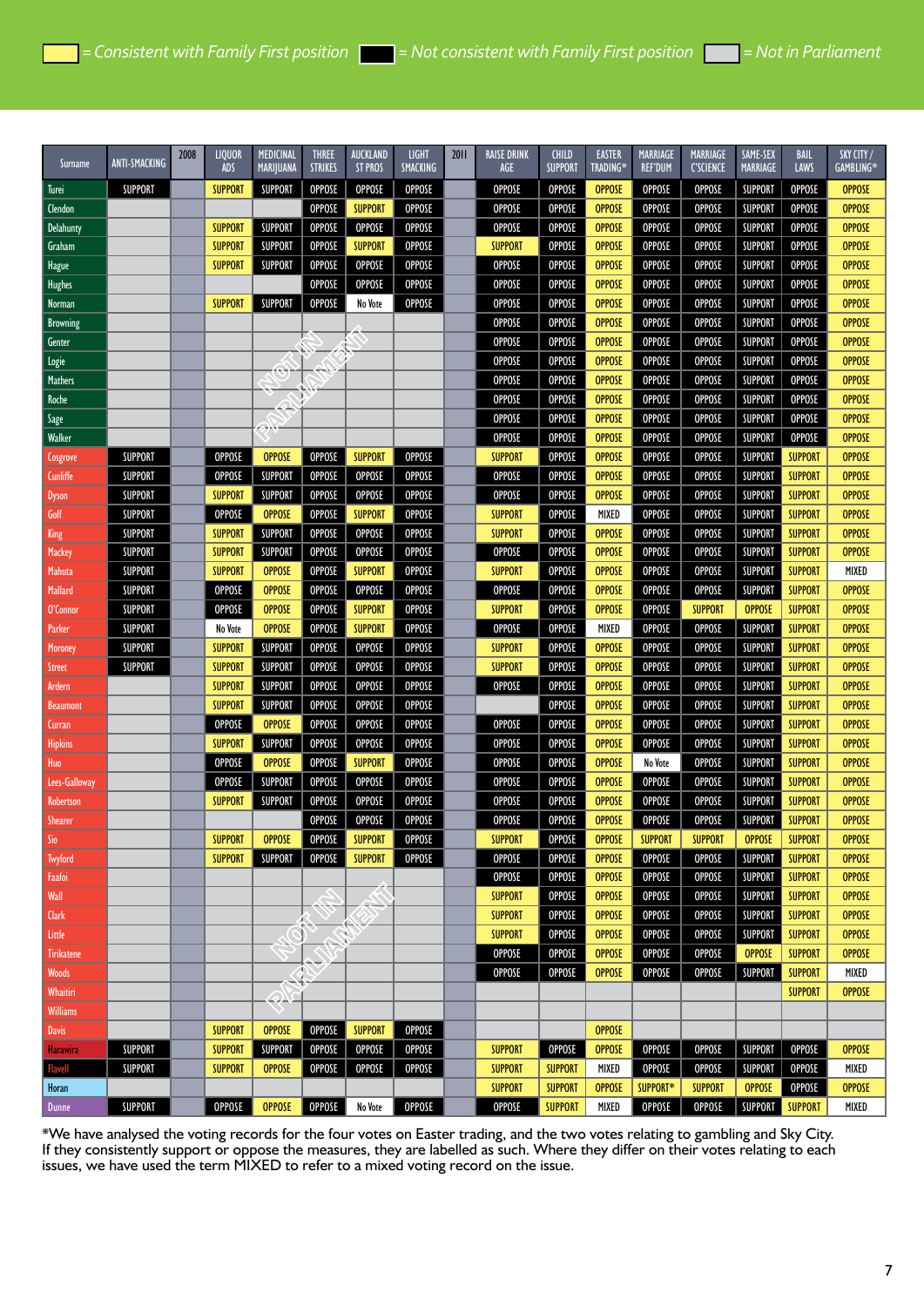### *How did MPs vote on those issues?*

We have only included MPs seeking re-election

#### REFER TO PAGES 4-5 FOR EXPLANATIONS OF THESE TITLES

|          | Surname                   | <b>First Name</b>      | <b>Electorate</b>        | Party           | <b>PROSTITUTION</b><br><b>LAW REFORM</b> | <b>CIVIL</b><br><b>UNIONS</b> | <b>RELATION-</b><br><b>SHIPS BILL</b> | <b>PARENTAL</b><br><b>NOTIFICATION</b> | EUTHA-<br><b>NASIA</b> | <b>CARE OF</b><br><b>CHILDREN</b> | 2005 | MARRIAGE<br><b>DEFINITION</b>                    | <b>RAISE</b><br><b>DRINK AGE</b> | <b>BAN STREET</b><br><b>PROSTITUTION</b> |
|----------|---------------------------|------------------------|--------------------------|-----------------|------------------------------------------|-------------------------------|---------------------------------------|----------------------------------------|------------------------|-----------------------------------|------|--------------------------------------------------|----------------------------------|------------------------------------------|
|          | <b>Brownlee</b>           | Gerry                  | <b>ILAM</b>              | <b>National</b> | <b>OPPOSE</b>                            | <b>OPPOSE</b>                 | <b>OPPOSE</b>                         | <b>SUPPORT</b>                         | <b>OPPOSE</b>          | <b>OPPOSE</b>                     |      | <b>SUPPORT</b>                                   | <b>OPPOSE</b>                    | <b>SUPPORT</b>                           |
|          | Carter                    | <b>David</b>           |                          | <b>National</b> | <b>OPPOSE</b>                            | <b>OPPOSE</b>                 | <b>OPPOSE</b>                         | <b>SUPPORT</b>                         | <b>OPPOSE</b>          | <b>OPPOSE</b>                     |      | <b>SUPPORT</b>                                   | <b>OPPOSE</b>                    | <b>SUPPORT</b>                           |
|          | <b>Collins</b>            | Judith                 | <b>PAPAKURA</b>          | <b>National</b> | <b>OPPOSE</b>                            | <b>OPPOSE</b>                 | <b>OPPOSE</b>                         | <b>SUPPORT</b>                         | <b>OPPOSE</b>          | <b>OPPOSE</b>                     |      | <b>SUPPORT</b>                                   | <b>OPPOSE</b>                    | <b>SUPPORT</b>                           |
|          | <b>English</b>            | Bill                   | <b>CLUTHA-SOUTHLAND</b>  | <b>National</b> | <b>OPPOSE</b>                            | <b>OPPOSE</b>                 | <b>OPPOSE</b>                         | <b>SUPPORT</b>                         | <b>OPPOSE</b>          | <b>OPPOSE</b>                     |      | <b>SUPPORT</b>                                   | <b>OPPOSE</b>                    | <b>SUPPORT</b>                           |
| National | Key                       | John                   | HELENSVILLE              | <b>National</b> | <b>OPPOSE</b>                            | <b>OPPOSE</b>                 | <b>SUPPORT</b>                        | <b>SUPPORT</b>                         | <b>SUPPORT</b>         | <b>OPPOSE</b>                     |      | <b>OPPOSE</b>                                    | <b>SUPPORT</b>                   | <b>SUPPORT</b>                           |
|          | <b>McCully</b>            | <b>Murray</b>          | <b>EAST COAST BAYS</b>   | <b>National</b> | <b>OPPOSE</b>                            | <b>OPPOSE</b>                 | <b>SUPPORT</b>                        | <b>SUPPORT</b>                         | <b>SUPPORT</b>         | <b>OPPOSE</b>                     |      | <b>SUPPORT</b>                                   | <b>OPPOSE</b>                    | <b>OPPOSE</b>                            |
|          | <b>Smith</b>              | <b>Nick</b>            | <b>NELSON</b>            | <b>National</b> | <b>OPPOSE</b>                            | <b>OPPOSE</b>                 | <b>OPPOSE</b>                         | <b>SUPPORT</b>                         | <b>OPPOSE</b>          | <b>OPPOSE</b>                     |      | <b>SUPPORT</b>                                   | <b>SUPPORT</b>                   | <b>SUPPORT</b>                           |
|          | <b>Tisch</b>              | Lindsay                | <b>WAIKATO</b>           | <b>National</b> | <b>OPPOSE</b>                            | <b>OPPOSE</b>                 | <b>OPPOSE</b>                         | <b>SUPPORT</b>                         | <b>OPPOSE</b>          | <b>OPPOSE</b>                     |      | <b>SUPPORT</b>                                   | <b>OPPOSE</b>                    | <b>SUPPORT</b>                           |
|          | <b>Williamson</b>         | <b>Maurice</b>         | <b>PAKURANGA</b>         | <b>National</b> | <b>SUPPORT</b>                           | <b>OPPOSE</b>                 | <b>SUPPORT</b>                        | <b>SUPPORT</b>                         | <b>SUPPORT</b>         | <b>OPPOSE</b>                     |      | <b>OPPOSE</b>                                    | <b>OPPOSE</b>                    | <b>SUPPORT</b>                           |
|          | <b>Bennett</b>            | <b>David</b>           | <b>HAMILTON EAST</b>     | <b>National</b> |                                          |                               |                                       |                                        |                        |                                   |      | <b>SUPPORT</b>                                   | <b>OPPOSE</b>                    | <b>SUPPORT</b>                           |
|          | <b>Bennett</b>            | Paula                  | WAITAKERE #Upper Harbour | <b>National</b> |                                          |                               |                                       |                                        |                        |                                   |      | <b>SUPPORT</b>                                   | <b>OPPOSE</b>                    | <b>OPPOSE</b>                            |
|          | <b>Borrows</b>            | <b>Chester</b>         | <b>WHANGANUI</b>         | <b>National</b> |                                          |                               |                                       |                                        |                        |                                   |      | <b>SUPPORT</b>                                   | <b>SUPPORT</b>                   | <b>SUPPORT</b>                           |
|          | Coleman                   | Jonathan               | <b>NORTHCOTE</b>         | <b>National</b> |                                          |                               |                                       |                                        |                        |                                   |      | <b>SUPPORT</b>                                   | <b>SUPPORT</b>                   | <b>SUPPORT</b>                           |
|          | Dean                      | Jacqui                 | <b>WAITAKI</b>           | <b>National</b> |                                          |                               |                                       |                                        |                        |                                   |      | <b>SUPPORT</b>                                   | <b>OPPOSE</b>                    | <b>SUPPORT</b>                           |
|          | <b>Finlayson</b>          | Christopher            | #Rongotai                | <b>National</b> |                                          |                               |                                       |                                        |                        |                                   |      | <b>OPPOSE</b>                                    | <b>SUPPORT</b>                   | <b>OPPOSE</b>                            |
|          | Foss                      | Craig                  | <b>TUKITUKI</b>          | <b>National</b> |                                          |                               |                                       |                                        |                        |                                   |      | <b>SUPPORT</b>                                   | <b>SUPPORT</b>                   | <b>SUPPORT</b>                           |
|          | Goodhew                   | $ 0\rangle$            | <b>RANGITATA</b>         | <b>National</b> |                                          |                               |                                       |                                        |                        |                                   |      | <b>SUPPORT</b>                                   | <b>SUPPORT</b>                   | <b>OPPOSE</b>                            |
|          | Groser                    | <b>Tim</b>             |                          | <b>National</b> |                                          |                               |                                       |                                        |                        |                                   |      | <b>OPPOSE</b>                                    | <b>OPPOSE</b>                    | <b>SUPPORT</b>                           |
|          | Guy                       | <b>Nathan</b>          | <b>OTAKI</b>             | <b>National</b> |                                          |                               |                                       |                                        |                        |                                   |      | <b>SUPPORT</b>                                   | <b>OPPOSE</b>                    | <b>SUPPORT</b>                           |
|          | <b>Tolley</b>             | Anne                   | <b>EAST COAST</b>        | <b>National</b> |                                          |                               |                                       |                                        |                        |                                   |      | <b>SUPPORT</b>                                   | <b>SUPPORT</b>                   | <b>SUPPORT</b>                           |
|          | Wagner                    | <b>Nicky</b>           | <b>CHCH CENTRAL</b>      | <b>National</b> |                                          |                               |                                       |                                        |                        |                                   |      | <b>SUPPORT</b>                                   | <b>OPPOSE</b>                    | <b>SUPPORT</b>                           |
|          | <b>Adams</b>              | Amy                    | SELWYN                   | <b>National</b> |                                          |                               |                                       |                                        |                        |                                   |      |                                                  |                                  |                                          |
|          | <b>Bakshi</b>             | <b>Kanwaljit Singh</b> | #Manukau East            | <b>National</b> |                                          |                               |                                       |                                        |                        |                                   |      |                                                  |                                  |                                          |
|          | <b>Bridges</b>            | Simon                  | <b>TAURANGA</b>          | <b>National</b> |                                          |                               |                                       |                                        |                        |                                   |      |                                                  |                                  |                                          |
|          | Joyce                     | <b>Steven</b>          |                          | <b>National</b> |                                          |                               |                                       |                                        |                        |                                   |      |                                                  |                                  |                                          |
|          | Kaye                      | <b>Nikki</b>           | <b>AUCKLAND CENTRAL</b>  | <b>National</b> |                                          |                               |                                       |                                        |                        |                                   |      |                                                  |                                  |                                          |
|          | Lee                       | <b>Melissa</b>         | #Mt Albert               | <b>National</b> |                                          |                               |                                       |                                        |                        |                                   |      | For more details, go to www.valueyourvote.org.nz |                                  |                                          |
|          | Lotu-liga                 | Peseta Sam             | MAUNGAKIEKIE             | <b>National</b> |                                          |                               |                                       |                                        |                        |                                   |      |                                                  |                                  |                                          |
|          | <b>Macindoe</b>           | Tim                    | <b>HAMILTON WEST</b>     | <b>National</b> |                                          |                               |                                       |                                        |                        |                                   |      |                                                  |                                  |                                          |
|          | <b>McClay</b>             | <b>Todd</b>            | <b>ROTORUA</b>           | <b>National</b> |                                          |                               |                                       |                                        |                        |                                   |      |                                                  |                                  |                                          |
|          | Parata                    | <b>Hekia</b>           | #Mana                    | <b>National</b> |                                          |                               |                                       |                                        |                        |                                   |      |                                                  |                                  |                                          |
|          | <b>Upston</b>             | Louise                 | <b>TAUPO</b>             | <b>National</b> |                                          |                               |                                       |                                        |                        |                                   |      |                                                  |                                  |                                          |
|          | Woodhouse                 | Michael                | #Dunedin North           | <b>National</b> |                                          |                               |                                       |                                        |                        |                                   |      |                                                  |                                  |                                          |
|          | Young                     | <b>Jonathan</b>        | <b>NEW PLYMOUTH</b>      | <b>National</b> |                                          |                               |                                       |                                        |                        |                                   |      |                                                  |                                  |                                          |
|          |                           | Maggie                 | <b>NORTH SHORE</b>       | <b>National</b> |                                          |                               |                                       |                                        |                        |                                   |      |                                                  |                                  |                                          |
|          | <b>barry</b><br>Goldsmith | Paul                   | #Epsom                   | <b>National</b> |                                          |                               |                                       |                                        |                        |                                   |      |                                                  |                                  |                                          |
|          | <b>McKelvie</b>           | lan                    | RANGITIKEI               | <b>National</b> |                                          |                               |                                       |                                        |                        |                                   |      |                                                  |                                  |                                          |
|          | Mitchell                  | Mark                   | <b>RODNEY</b>            | <b>National</b> |                                          |                               |                                       |                                        |                        |                                   |      |                                                  |                                  |                                          |
|          | <b>Ngaro</b>              | <b>Alfred</b>          | #Te Atatu                | <b>National</b> |                                          |                               |                                       |                                        |                        |                                   |      |                                                  |                                  |                                          |
|          | O'Connor                  | Simon                  | <b>TAMAKI</b>            | <b>National</b> |                                          |                               |                                       |                                        |                        |                                   |      |                                                  |                                  |                                          |
|          | Ross                      | Jami-Lee               | <b>BOTANY</b>            | <b>National</b> |                                          |                               |                                       |                                        |                        |                                   |      |                                                  |                                  |                                          |
|          | Sabin                     | Mike                   | <b>NORTHLAND</b>         | <b>National</b> |                                          |                               |                                       |                                        |                        |                                   |      |                                                  |                                  |                                          |
|          | Simpson                   | Scott                  | COROMANDEL               | <b>National</b> |                                          |                               |                                       |                                        |                        |                                   |      |                                                  |                                  |                                          |
|          | Yang                      | Jian                   |                          | <b>National</b> |                                          |                               |                                       |                                        |                        |                                   |      |                                                  |                                  |                                          |
|          | <b>Foster-Bell</b>        | Paul                   | #Wellington Central      | <b>National</b> |                                          |                               |                                       |                                        |                        |                                   |      |                                                  |                                  |                                          |
|          | <b>Hayes</b>              | Joanne                 | #Christchurch East       | <b>National</b> |                                          |                               |                                       |                                        |                        |                                   |      |                                                  |                                  |                                          |
| sland Me | Peters                    | Winston                |                          | <b>NZ First</b> | <b>OPPOSE</b>                            | <b>OPPOSE</b>                 | <b>OPPOSE</b>                         | <b>SUPPORT</b>                         | <b>SUPPORT</b>         | <b>OPPOSE</b>                     |      | <b>SUPPORT</b>                                   | <b>SUPPORT</b>                   | <b>SUPPORT</b>                           |
|          | Stewart                   | <b>Barbara</b>         | #Waikato                 | <b>NZ First</b> | <b>OPPOSE</b>                            | <b>OPPOSE</b>                 | <b>OPPOSE</b>                         | <b>OPPOSE</b>                          | <b>SUPPORT</b>         | <b>OPPOSE</b>                     |      | <b>SUPPORT</b>                                   | <b>SUPPORT</b>                   | <b>SUPPORT</b>                           |
|          | Lole-Taylor               | Asenati                | #Manukau East            | <b>NZ First</b> |                                          |                               |                                       |                                        |                        |                                   |      |                                                  |                                  |                                          |
|          | Martin                    | <b>Tracey</b>          | #Rodney                  | <b>NZ First</b> |                                          |                               |                                       |                                        |                        |                                   |      |                                                  |                                  |                                          |
|          | O'Rourke                  | Denis                  | #Port Hills              | <b>NZ First</b> |                                          |                               |                                       |                                        |                        |                                   |      |                                                  |                                  |                                          |
|          | Prosser                   | Richard                | #Waimakariri             | <b>NZ First</b> |                                          |                               |                                       |                                        |                        |                                   |      |                                                  |                                  |                                          |
|          | <b>Williams</b>           | Andrew                 | #North Shore             | <b>NZ First</b> |                                          |                               |                                       |                                        |                        |                                   |      |                                                  |                                  |                                          |

Every attempt has been made to accurately represent the voting record of MP's. We welcome any documented corrections. *#MPs that are List MPs but are standing in the electorates indicated*

 $\boldsymbol{\Sigma}$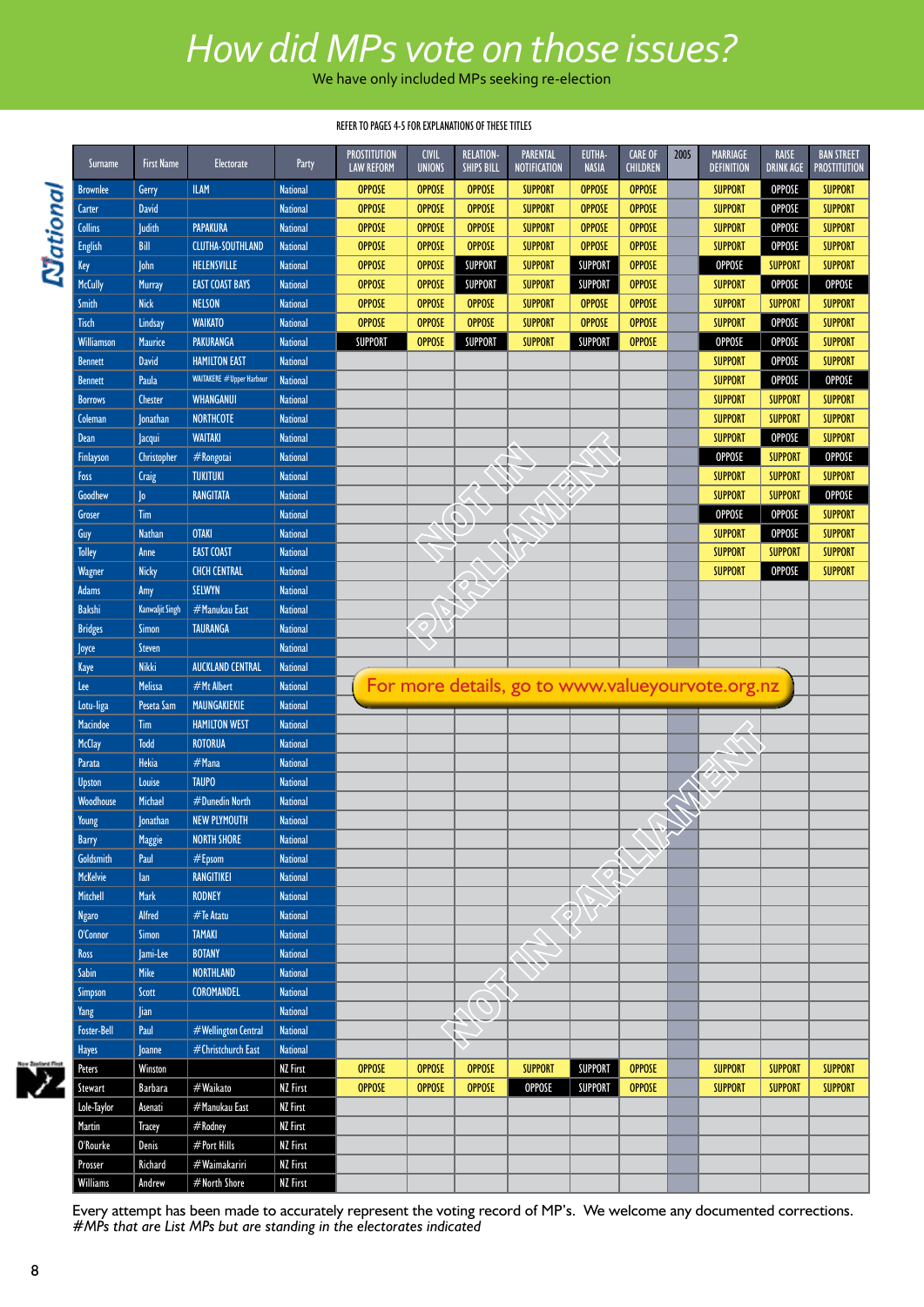| Surname            | <b>ANTI-SMACKING</b> | 2008 | LIQUOR<br><b>ADS</b> | <b>MEDICINAL</b><br>MARIJUANA | THREE<br><b>STRIKES</b> | AUCKLAND<br><b>ST PROS</b> | <b>LIGHT</b><br>SMACKING | 2011 | <b>RAISE DRINK</b><br>AGE | <b>CHILD</b><br><b>SUPPORT</b> | <b>EASTER</b><br><b>TRADING*</b> | <b>MARRIAGE</b><br><b>REF'DUM</b> | MARRIAGE<br><b>C'SCIENCE</b> | SAME-SEX<br><b>MARRIAGE</b> | <b>BAIL</b><br>LAWS | SKY CITY /<br>GAMBLING* |
|--------------------|----------------------|------|----------------------|-------------------------------|-------------------------|----------------------------|--------------------------|------|---------------------------|--------------------------------|----------------------------------|-----------------------------------|------------------------------|-----------------------------|---------------------|-------------------------|
| <b>Brownlee</b>    | <b>SUPPORT</b>       |      | <b>OPPOSE</b>        | <b>OPPOSE</b>                 | <b>SUPPORT</b>          | <b>SUPPORT</b>             | <b>OPPOSE</b>            |      | <b>OPPOSE</b>             | <b>SUPPORT</b>                 | MIXED                            | <b>SUPPORT</b>                    | <b>SUPPORT</b>               | <b>OPPOSE</b>               | <b>SUPPORT</b>      | SUPPORT                 |
| Carter             | <b>SUPPORT</b>       |      | <b>OPPOSE</b>        | <b>OPPOSE</b>                 | <b>SUPPORT</b>          | <b>SUPPORT</b>             | <b>OPPOSE</b>            |      | <b>OPPOSE</b>             | <b>SUPPORT</b>                 | <b>SUPPORT</b>                   | <b>OPPOSE</b>                     | <b>OPPOSE</b>                | <b>SUPPORT</b>              | <b>SUPPORT</b>      | SUPPORT                 |
| <b>Collins</b>     | <b>SUPPORT</b>       |      | <b>OPPOSE</b>        | <b>OPPOSE</b>                 | <b>SUPPORT</b>          | <b>SUPPORT</b>             | <b>OPPOSE</b>            |      | <b>SUPPORT</b>            | <b>SUPPORT</b>                 | <b>SUPPORT</b>                   | <b>OPPOSE</b>                     | <b>OPPOSE</b>                | <b>SUPPORT</b>              | <b>SUPPORT</b>      | <b>SUPPORT</b>          |
| <b>English</b>     | <b>SUPPORT</b>       |      | <b>OPPOSE</b>        | <b>OPPOSE</b>                 | <b>SUPPORT</b>          | <b>SUPPORT</b>             | <b>OPPOSE</b>            |      | <b>OPPOSE</b>             | <b>SUPPORT</b>                 | MIXED                            | <b>OPPOSE</b>                     | <b>SUPPORT</b>               | <b>OPPOSE</b>               | <b>SUPPORT</b>      | <b>SUPPORT</b>          |
| Key                | <b>SUPPORT</b>       |      | <b>OPPOSE</b>        | <b>OPPOSE</b>                 | <b>SUPPORT</b>          | <b>SUPPORT</b>             | <b>OPPOSE</b>            |      | <b>OPPOSE</b>             | <b>SUPPORT</b>                 | <b>SUPPORT</b>                   | <b>OPPOSE</b>                     | <b>OPPOSE</b>                | <b>SUPPORT</b>              | <b>SUPPORT</b>      | <b>SUPPORT</b>          |
| <b>McCully</b>     | <b>SUPPORT</b>       |      | <b>OPPOSE</b>        | <b>OPPOSE</b>                 | <b>SUPPORT</b>          | <b>SUPPORT</b>             | <b>OPPOSE</b>            |      | <b>OPPOSE</b>             | <b>SUPPORT</b>                 | <b>SUPPORT</b>                   | <b>OPPOSE</b>                     | <b>SUPPORT</b>               | <b>OPPOSE</b>               | <b>SUPPORT</b>      | <b>SUPPORT</b>          |
| <b>Smith</b>       | <b>SUPPORT</b>       |      | <b>OPPOSE</b>        | <b>OPPOSE</b>                 | <b>SUPPORT</b>          | <b>SUPPORT</b>             | <b>OPPOSE</b>            |      | <b>OPPOSE</b>             | <b>SUPPORT</b>                 | MIXED                            | <b>OPPOSE</b>                     | <b>SUPPORT</b>               | <b>OPPOSE</b>               | <b>SUPPORT</b>      | <b>SUPPORT</b>          |
| Tisch              | <b>SUPPORT</b>       |      | <b>OPPOSE</b>        | <b>OPPOSE</b>                 | <b>SUPPORT</b>          | <b>SUPPORT</b>             | <b>OPPOSE</b>            |      | <b>OPPOSE</b>             | <b>SUPPORT</b>                 | <b>SUPPORT</b>                   | <b>OPPOSE</b>                     | <b>OPPOSE</b>                | <b>OPPOSE</b>               | <b>SUPPORT</b>      | <b>SUPPORT</b>          |
| Williamson         | <b>SUPPORT</b>       |      | <b>OPPOSE</b>        | <b>OPPOSE</b>                 | <b>SUPPORT</b>          | <b>SUPPORT</b>             | <b>OPPOSE</b>            |      | <b>OPPOSE</b>             | <b>SUPPORT</b>                 | <b>SUPPORT</b>                   | <b>SUPPORT</b>                    | <b>OPPOSE</b>                | <b>SUPPORT</b>              | <b>SUPPORT</b>      | <b>SUPPORT</b>          |
| <b>Bennett</b>     | <b>SUPPORT</b>       |      | <b>OPPOSE</b>        | <b>OPPOSE</b>                 | <b>SUPPORT</b>          | <b>SUPPORT</b>             | <b>OPPOSE</b>            |      | <b>OPPOSE</b>             | <b>SUPPORT</b>                 | <b>SUPPORT</b>                   | <b>SUPPORT</b>                    | <b>SUPPORT</b>               | <b>SUPPORT</b>              | <b>SUPPORT</b>      | <b>SUPPORT</b>          |
| <b>Bennett</b>     | <b>SUPPORT</b>       |      | <b>OPPOSE</b>        | <b>OPPOSE</b>                 | <b>SUPPORT</b>          | <b>SUPPORT</b>             | <b>OPPOSE</b>            |      | <b>OPPOSE</b>             | <b>SUPPORT</b>                 | <b>SUPPORT</b>                   | <b>OPPOSE</b>                     | <b>OPPOSE</b>                | <b>SUPPORT</b>              | <b>SUPPORT</b>      | <b>SUPPORT</b>          |
| <b>Borrows</b>     | <b>SUPPORT</b>       |      | <b>OPPOSE</b>        | <b>OPPOSE</b>                 | <b>SUPPORT</b>          | <b>SUPPORT</b>             | <b>OPPOSE</b>            |      | <b>SUPPORT</b>            | <b>SUPPORT</b>                 | <b>OPPOSE</b>                    | <b>OPPOSE</b>                     | <b>SUPPORT</b>               | <b>OPPOSE</b>               | <b>SUPPORT</b>      | <b>SUPPORT</b>          |
| <b>Coleman</b>     | <b>SUPPORT</b>       |      | <b>OPPOSE</b>        | <b>OPPOSE</b>                 | <b>SUPPORT</b>          | <b>SUPPORT</b>             | <b>OPPOSE</b>            |      | <b>SUPPORT</b>            | <b>SUPPORT</b>                 | <b>SUPPORT</b>                   | <b>SUPPORT</b>                    | No Vote                      | <b>OPPOSE</b>               | <b>SUPPORT</b>      | <b>SUPPORT</b>          |
| Dean               | <b>SUPPORT</b>       |      | <b>OPPOSE</b>        | <b>OPPOSE</b>                 | <b>SUPPORT</b>          | <b>SUPPORT</b>             | <b>OPPOSE</b>            |      | <b>OPPOSE</b>             | <b>SUPPORT</b>                 | <b>SUPPORT</b>                   | <b>OPPOSE</b>                     | <b>SUPPORT</b>               | <b>SUPPORT</b>              | <b>SUPPORT</b>      | <b>SUPPORT</b>          |
| Finlayson          | <b>SUPPORT</b>       |      | <b>OPPOSE</b>        | <b>OPPOSE</b>                 | <b>SUPPORT</b>          | <b>SUPPORT</b>             | <b>OPPOSE</b>            |      | <b>OPPOSE</b>             | <b>SUPPORT</b>                 | MIXED                            | <b>OPPOSE</b>                     | <b>OPPOSE</b>                | <b>OPPOSE</b>               | <b>SUPPORT</b>      | <b>SUPPORT</b>          |
| Foss               | <b>SUPPORT</b>       |      | <b>OPPOSE</b>        | <b>OPPOSE</b>                 | <b>SUPPORT</b>          | <b>SUPPORT</b>             | <b>OPPOSE</b>            |      | <b>SUPPORT</b>            | <b>SUPPORT</b>                 | <b>SUPPORT</b>                   | <b>OPPOSE</b>                     | <b>OPPOSE</b>                | <b>SUPPORT</b>              | <b>SUPPORT</b>      | <b>SUPPORT</b>          |
| Goodhew            | <b>SUPPORT</b>       |      | <b>OPPOSE</b>        | <b>OPPOSE</b>                 | <b>SUPPORT</b>          | <b>SUPPORT</b>             | <b>OPPOSE</b>            |      | <b>SUPPORT</b>            | <b>SUPPORT</b>                 | <b>SUPPORT</b>                   | <b>OPPOSE</b>                     | <b>SUPPORT</b>               | <b>SUPPORT</b>              | <b>SUPPORT</b>      | <b>SUPPORT</b>          |
| Groser             | <b>SUPPORT</b>       |      | <b>OPPOSE</b>        | <b>OPPOSE</b>                 | <b>SUPPORT</b>          | <b>SUPPORT</b>             | <b>OPPOSE</b>            |      | <b>OPPOSE</b>             | <b>SUPPORT</b>                 | <b>SUPPORT</b>                   | No Vote                           | No Vote                      | <b>SUPPORT</b>              | <b>SUPPORT</b>      | <b>SUPPORT</b>          |
| Guy                | <b>SUPPORT</b>       |      | <b>OPPOSE</b>        | <b>OPPOSE</b>                 | <b>SUPPORT</b>          | <b>SUPPORT</b>             | <b>OPPOSE</b>            |      | <b>OPPOSE</b>             | <b>SUPPORT</b>                 | <b>SUPPORT</b>                   | <b>OPPOSE</b>                     | <b>OPPOSE</b>                | <b>OPPOSE</b>               | <b>SUPPORT</b>      | <b>SUPPORT</b>          |
| <b>Tolley</b>      | <b>SUPPORT</b>       |      | <b>OPPOSE</b>        | <b>OPPOSE</b>                 | <b>SUPPORT</b>          | <b>SUPPORT</b>             | <b>OPPOSE</b>            |      | <b>SUPPORT</b>            | <b>SUPPORT</b>                 | MIXED                            | <b>SUPPORT</b>                    | No Vote                      | <b>OPPOSE</b>               | <b>SUPPORT</b>      | <b>SUPPORT</b>          |
| Wagner             | <b>SUPPORT</b>       |      | <b>OPPOSE</b>        | <b>OPPOSE</b>                 | <b>SUPPORT</b>          | <b>SUPPORT</b>             | <b>OPPOSE</b>            |      | <b>OPPOSE</b>             | <b>SUPPORT</b>                 | <b>SUPPORT</b>                   | <b>OPPOSE</b>                     | <b>OPPOSE</b>                | <b>SUPPORT</b>              | <b>SUPPORT</b>      | <b>SUPPORT</b>          |
| <b>Adams</b>       |                      |      | <b>OPPOSE</b>        | <b>OPPOSE</b>                 | <b>SUPPORT</b>          | <b>SUPPORT</b>             | <b>OPPOSE</b>            |      | <b>SUPPORT</b>            | <b>SUPPORT</b>                 | <b>SUPPORT</b>                   | <b>OPPOSE</b>                     | <b>SUPPORT</b>               | <b>SUPPORT</b>              | <b>SUPPORT</b>      | <b>SUPPORT</b>          |
| <b>Bakshi</b>      |                      |      | <b>OPPOSE</b>        | <b>OPPOSE</b>                 | <b>SUPPORT</b>          | <b>SUPPORT</b>             | <b>OPPOSE</b>            |      | <b>SUPPORT</b>            | <b>SUPPORT</b>                 | <b>SUPPORT</b>                   | <b>SUPPORT</b>                    | <b>SUPPORT</b>               | <b>OPPOSE</b>               | <b>SUPPORT</b>      | <b>SUPPORT</b>          |
| <b>Bridges</b>     |                      |      | <b>OPPOSE</b>        | <b>OPPOSE</b>                 | <b>SUPPORT</b>          | <b>SUPPORT</b>             | <b>OPPOSE</b>            |      | <b>SUPPORT</b>            | <b>SUPPORT</b>                 | <b>SUPPORT</b>                   | <b>OPPOSE</b>                     | No Vote                      | <b>OPPOSE</b>               | <b>SUPPORT</b>      | <b>SUPPORT</b>          |
| Joyce              |                      |      | <b>OPPOSE</b>        | <b>OPPOSE</b>                 | <b>SUPPORT</b>          | <b>SUPPORT</b>             | <b>OPPOSE</b>            |      | <b>OPPOSE</b>             | <b>SUPPORT</b>                 | <b>SUPPORT</b>                   | <b>OPPOSE</b>                     | <b>OPPOSE</b>                | <b>SUPPORT</b>              | <b>SUPPORT</b>      | SUPPORT                 |
| Kaye               |                      |      | <b>OPPOSE</b>        | <b>OPPOSE</b>                 | <b>SUPPORT</b>          | <b>SUPPORT</b>             | <b>OPPOSE</b>            |      | <b>OPPOSE</b>             | <b>SUPPORT</b>                 | <b>SUPPORT</b>                   | <b>OPPOSE</b>                     | <b>OPPOSE</b>                | <b>SUPPORT</b>              | <b>SUPPORT</b>      | <b>SUPPORT</b>          |
| Lee                |                      |      | <b>OPPOSE</b>        | <b>OPPOSE</b>                 | <b>SUPPORT</b>          | <b>SUPPORT</b>             | <b>OPPOSE</b>            |      | <b>OPPOSE</b>             | <b>SUPPORT</b>                 | <b>SUPPORT</b>                   | <b>SUPPORT</b>                    | <b>SUPPORT</b>               | <b>OPPOSE</b>               | <b>SUPPORT</b>      | <b>SUPPORT</b>          |
| Lotu-liga          |                      |      | <b>OPPOSE</b>        | <b>OPPOSE</b>                 | <b>SUPPORT</b>          | <b>SUPPORT</b>             | <b>OPPOSE</b>            |      | <b>SUPPORT</b>            | <b>SUPPORT</b>                 | <b>OPPOSE</b>                    | <b>SUPPORT</b>                    | <b>SUPPORT</b>               | <b>OPPOSE</b>               | <b>SUPPORT</b>      | <b>SUPPORT</b>          |
| <b>Macindoe</b>    |                      |      | <b>OPPOSE</b>        | <b>OPPOSE</b>                 | <b>SUPPORT</b>          | <b>SUPPORT</b>             | <b>OPPOSE</b>            |      | <b>SUPPORT</b>            | <b>SUPPORT</b>                 | <b>OPPOSE</b>                    | <b>SUPPORT</b>                    | <b>SUPPORT</b>               | <b>OPPOSE</b>               | <b>SUPPORT</b>      | <b>SUPPORT</b>          |
| <b>McClay</b>      |                      |      | <b>OPPOSE</b>        | <b>OPPOSE</b>                 | <b>SUPPORT</b>          | <b>SUPPORT</b>             | <b>OPPOSE</b>            |      | <b>SUPPORT</b>            | <b>SUPPORT</b>                 | <b>SUPPORT</b>                   | <b>SUPPORT</b>                    | <b>SUPPORT</b>               | <b>OPPOSE</b>               | <b>SUPPORT</b>      | <b>SUPPORT</b>          |
| Parata             |                      |      | <b>OPPOSE</b>        | <b>OPPOSE</b>                 | <b>SUPPORT</b>          | <b>SUPPORT</b>             | <b>OPPOSE</b>            |      | <b>SUPPORT</b>            | <b>SUPPORT</b>                 | <b>SUPPORT</b>                   | No Vote                           | <b>OPPOSE</b>                | <b>SUPPORT</b>              | <b>SUPPORT</b>      | <b>SUPPORT</b>          |
| <b>Upston</b>      |                      |      | <b>OPPOSE</b>        | <b>OPPOSE</b>                 | <b>SUPPORT</b>          | <b>SUPPORT</b>             | <b>OPPOSE</b>            |      | <b>SUPPORT</b>            | <b>SUPPORT</b>                 | <b>SUPPORT</b>                   | <b>SUPPORT</b>                    | <b>SUPPORT</b>               | <b>OPPOSE</b>               | <b>SUPPORT</b>      | <b>SUPPORT</b>          |
| Woodhouse          |                      |      | <b>OPPOSE</b>        | <b>OPPOSE</b>                 | <b>SUPPORT</b>          | <b>SUPPORT</b>             | <b>OPPOSE</b>            |      | <b>OPPOSE</b>             | <b>SUPPORT</b>                 | MIXED                            | <b>OPPOSE</b>                     | No Vote                      | <b>OPPOSE</b>               | <b>SUPPORT</b>      | <b>SUPPORT</b>          |
| Young              |                      |      | <b>OPPOSE</b>        | <b>OPPOSE</b>                 | <b>SUPPORT</b>          | <b>SUPPORT</b>             | <b>OPPOSE</b>            |      | <b>SUPPORT</b>            | <b>SUPPORT</b>                 | <b>OPPOSE</b>                    | <b>SUPPORT</b>                    | <b>SUPPORT</b>               | <b>OPPOSE</b>               | <b>SUPPORT</b>      | <b>SUPPORT</b>          |
| <b>Barry</b>       |                      |      |                      |                               |                         |                            |                          |      | <b>OPPOSE</b>             | <b>SUPPORT</b>                 | <b>SUPPORT</b>                   | <b>SUPPORT</b>                    | <b>SUPPORT</b>               | <b>SUPPORT</b>              | <b>SUPPORT</b>      | <b>SUPPORT</b>          |
| Goldsmith          |                      |      |                      |                               |                         |                            |                          |      | <b>OPPOSE</b>             | <b>SUPPORT</b>                 | SUPPORT                          | <b>SUPPORT</b>                    | <b>SUPPORT</b>               | SUPPORT                     | <b>SUPPORT</b>      | SUPPORT                 |
| <b>McKelvie</b>    |                      |      |                      |                               |                         |                            |                          |      | <b>OPPOSE</b>             | <b>SUPPORT</b>                 | <b>SUPPORT</b>                   | <b>SUPPORT</b>                    | <b>SUPPORT</b>               | <b>OPPOSE</b>               | <b>SUPPORT</b>      | SUPPORT                 |
| Mitchell           |                      |      |                      |                               |                         |                            |                          |      | <b>SUPPORT</b>            | <b>SUPPORT</b>                 | <b>SUPPORT</b>                   | <b>SUPPORT</b>                    | <b>SUPPORT</b>               | <b>OPPOSE</b>               | <b>SUPPORT</b>      | <b>SUPPORT</b>          |
| <b>Ngaro</b>       |                      |      |                      |                               |                         |                            |                          |      | <b>SUPPORT</b>            | <b>SUPPORT</b>                 | <b>OPPOSE</b>                    | <b>SUPPORT</b>                    | <b>SUPPORT</b>               | <b>OPPOSE</b>               | <b>SUPPORT</b>      | SUPPORT                 |
| O'Connor           |                      |      |                      |                               |                         |                            |                          |      | <b>OPPOSE</b>             | <b>SUPPORT</b>                 | <b>OPPOSE</b>                    | <b>OPPOSE</b>                     | <b>SUPPORT</b>               | <b>OPPOSE</b>               | <b>SUPPORT</b>      | SUPPORT                 |
| Ross               |                      |      |                      |                               |                         |                            |                          |      | <b>OPPOSE</b>             | <b>SUPPORT</b>                 | <b>SUPPORT</b>                   | <b>OPPOSE</b>                     | <b>OPPOSE</b>                | <b>SUPPORT</b>              | <b>SUPPORT</b>      | <b>SUPPORT</b>          |
| Sabin              |                      |      |                      |                               |                         |                            |                          |      | <b>SUPPORT</b>            | <b>SUPPORT</b>                 | <b>SUPPORT</b>                   | <b>SUPPORT</b>                    | <b>SUPPORT</b>               | <b>OPPOSE</b>               | <b>SUPPORT</b>      | <b>SUPPORT</b>          |
| <b>Simpson</b>     |                      |      |                      |                               |                         |                            |                          |      | <b>SUPPORT</b>            | <b>SUPPORT</b>                 | <b>SUPPORT</b>                   | <b>SUPPORT</b>                    | <b>OPPOSE</b>                | <b>SUPPORT</b>              | <b>SUPPORT</b>      | <b>SUPPORT</b>          |
| Yang               |                      |      |                      |                               |                         |                            |                          |      | <b>SUPPORT</b>            | <b>SUPPORT</b>                 | <b>SUPPORT</b>                   | <b>SUPPORT</b>                    | <b>SUPPORT</b>               | <b>OPPOSE</b>               | <b>SUPPORT</b>      | <b>SUPPORT</b>          |
| <b>Foster-Bell</b> |                      |      |                      |                               |                         |                            |                          |      |                           |                                |                                  |                                   |                              |                             | <b>SUPPORT</b>      | <b>SUPPORT</b>          |
| Hayes              |                      |      |                      |                               |                         |                            |                          |      |                           |                                |                                  |                                   |                              |                             |                     |                         |
| Peters             | <b>OPPOSE</b>        |      |                      |                               |                         |                            |                          |      | <b>SUPPORT</b>            | <b>SUPPORT</b>                 | MIXED                            | <b>SUPPORT</b>                    | <b>OPPOSE</b>                | <b>OPPOSE</b>               | <b>SUPPORT</b>      | <b>OPPOSE</b>           |
| Stewart            | <b>SUPPORT</b>       |      |                      |                               |                         |                            |                          |      | <b>SUPPORT</b>            | <b>SUPPORT</b>                 | MIXED                            | <b>SUPPORT</b>                    | <b>OPPOSE</b>                | <b>OPPOSE</b>               | <b>SUPPORT</b>      | <b>OPPOSE</b>           |
| Lole-Taylor        |                      |      |                      |                               |                         |                            |                          |      | <b>SUPPORT</b>            | <b>SUPPORT</b>                 | <b>OPPOSE</b>                    | <b>SUPPORT</b>                    | <b>OPPOSE</b>                | <b>OPPOSE</b>               | <b>SUPPORT</b>      | <b>OPPOSE</b>           |
| Martin             |                      |      |                      |                               |                         |                            |                          |      | <b>SUPPORT</b>            | <b>SUPPORT</b>                 | <b>OPPOSE</b>                    | <b>SUPPORT</b>                    | <b>OPPOSE</b>                | <b>OPPOSE</b>               | <b>SUPPORT</b>      | <b>OPPOSE</b>           |
| O'Rourke           |                      |      |                      |                               |                         |                            |                          |      | <b>SUPPORT</b>            | <b>SUPPORT</b>                 | <b>OPPOSE</b>                    | <b>SUPPORT</b>                    | <b>OPPOSE</b>                | <b>OPPOSE</b>               | <b>SUPPORT</b>      | <b>OPPOSE</b>           |
| Prosser            |                      |      |                      |                               |                         |                            |                          |      | <b>SUPPORT</b>            | <b>SUPPORT</b>                 | <b>OPPOSE</b>                    | <b>SUPPORT</b>                    | <b>OPPOSE</b>                | <b>OPPOSE</b>               | <b>SUPPORT</b>      | <b>OPPOSE</b>           |
| Williams           |                      |      |                      |                               |                         |                            |                          |      | <b>SUPPORT</b>            | <b>SUPPORT</b>                 | <b>OPPOSE</b>                    | <b>SUPPORT</b>                    | <b>OPPOSE</b>                | <b>OPPOSE</b>               | <b>SUPPORT</b>      | <b>OPPOSE</b>           |

\*We have analysed the voting records for the four votes on Easter trading, and the two votes relating to gambling and Sky City. If they consistently support or oppose the measures, they are labelled as such. Where they differ on their votes relating to each issues, we have used the term MIXED to refer to a mixed voting record on the issue.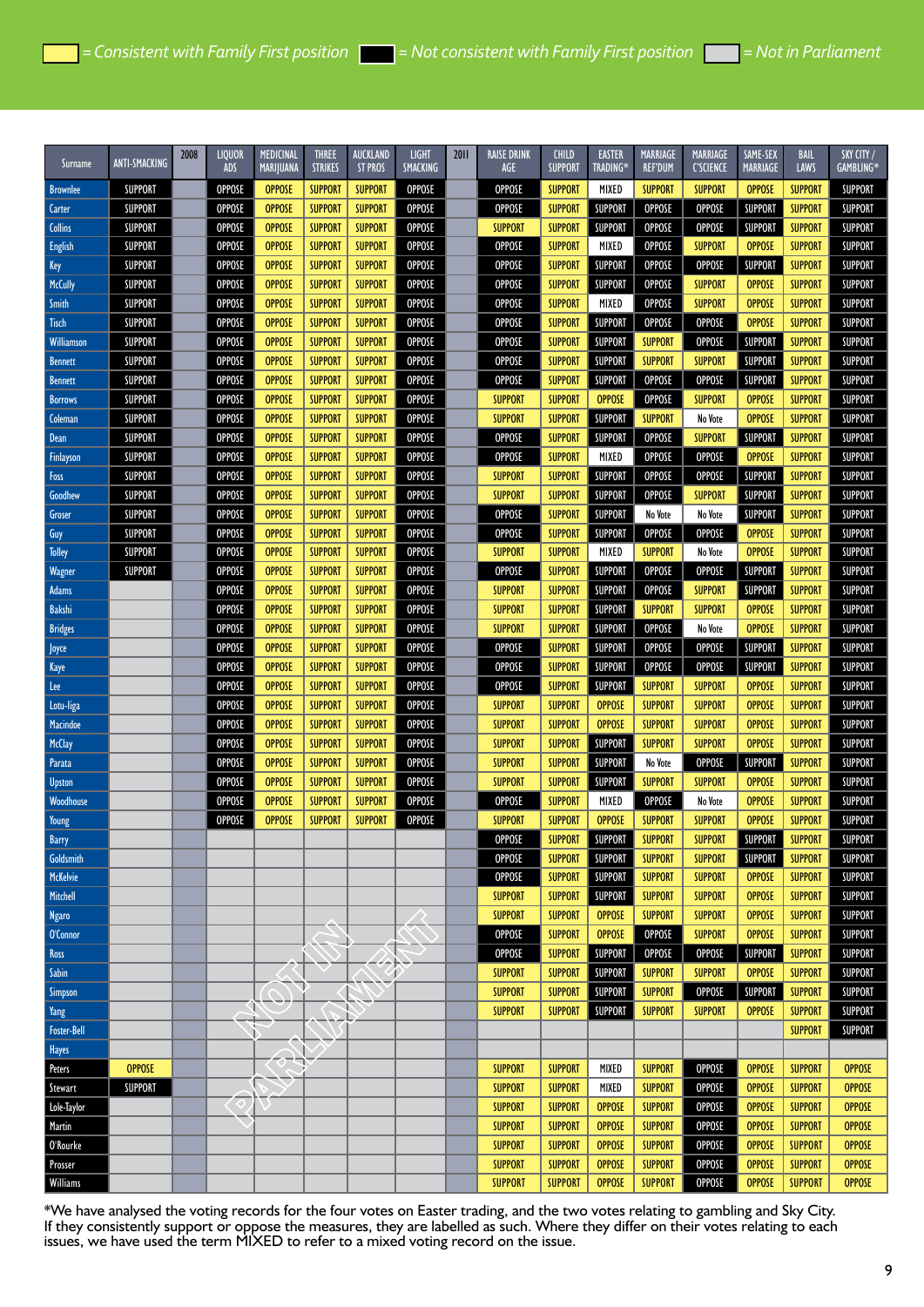# Where do party leaders stand on family issues?

#### ľ To view the full questions and answers (including additional comments), go to *valueyourvote.org.nz*

| additional comments),                                  |                           |                                    |                                      |                                              |
|--------------------------------------------------------|---------------------------|------------------------------------|--------------------------------------|----------------------------------------------|
| go to valueyourvote.org.nz                             | <b>JAMIE WHYTE</b><br>ACT | <b>COLIN CRAIG</b><br>CONSERVATIVE | <b>METIRIA TUREI</b><br><b>GREEN</b> | <b>HONE HARAWIRA</b><br><b>INTERNET MANA</b> |
| I. Define marriage as one man and one woman            | <b>OPPOSE</b>             | <b>SUPPORT</b>                     | <b>OPPOSE</b>                        | <b>OPPOSE</b>                                |
| 2. Redefine marriage to allow polygamy, group marriage | <b>UNDECIDED</b>          | <b>OPPOSE</b>                      | <b>UNDECIDED</b>                     | <b>NO RESPONSE</b>                           |
| 3. Policies promoting marriage                         | <b>UNDECIDED</b>          | <b>SUPPORT</b>                     | <b>OPPOSE</b>                        | <b>NO RESPONSE</b>                           |
| 4. Parents as primary responsibility - not government  | <b>SUPPORT</b>            | <b>SUPPORT</b>                     | <b>OPPOSE</b>                        | <b>SUPPORT</b>                               |
| 5. Independent CYF Complaints Authority                | <b>SUPPORT</b>            | <b>SUPPORT</b>                     | <b>SUPPORT</b>                       | <b>SUPPORT</b>                               |
| 6. Parental choice for education and ECE arrangements  | <b>SUPPORT</b>            | <b>SUPPORT</b>                     | <b>OPPOSE</b>                        | <b>SUPPORT</b>                               |
| 7. Income splitting for parents                        | <b>SUPPORT</b>            | <b>SUPPORT</b>                     | <b>OPPOSE</b>                        | <b>OPPOSE</b>                                |
| 8. Decriminalisation of abortion                       | <b>SUPPORT</b>            | OPPOSE*                            | SUPPORT*                             | <b>NO RESPONSE</b>                           |
| 9. Unborn child has a right to life                    | <b>UNDECIDED</b>          | <b>SUPPORT</b>                     | <b>OPPOSE</b>                        | <b>OPPOSE</b>                                |
| 10. Informed consent for women seeking abortion        | <b>OPPOSE</b>             | <b>SUPPORT</b>                     | <b>OPPOSE</b>                        | <b>OPPOSE</b>                                |
| II. Parental notification for teen pregnancies         | <b>SUPPORT</b>            | <b>SUPPORT</b>                     | <b>OPPOSE</b>                        | <b>OPPOSE</b>                                |
| 12. Abstinence and parental-based sex education        | <b>UNDECIDED</b>          | <b>SUPPORT</b>                     | <b>OPPOSE</b>                        | <b>OPPOSE</b>                                |
| 13. Legalisation of surrogacy                          | <b>UNDECIDED</b>          | <b>UNDECIDED</b>                   | <b>UNDECIDED</b>                     | <b>UNDECIDED</b>                             |
| 14. Destruction of embryos for stem cell research      | <b>SUPPORT</b>            | <b>OPPOSE</b>                      | <b>UNDECIDED</b>                     | <b>UNDECIDED</b>                             |
| 15. Same sex adoption by non-biological adults         | <b>SUPPORT</b>            | <b>OPPOSE</b>                      | <b>SUPPORT</b>                       | <b>SUPPORT</b>                               |
| 16. Decriminalisation of euthanasia                    | <b>SUPPORT</b>            | <b>OPPOSE</b>                      | <b>UNDECIDED</b>                     | <b>UNDECIDED</b>                             |
| 17. Full resourcing of palliative care                 | <b>UNDECIDED</b>          | <b>SUPPORT</b>                     | <b>SUPPORT</b>                       | <b>NO RESPONSE</b>                           |
| 18. Decriminalisation of marijuana                     | <b>SUPPORT</b>            | <b>OPPOSE</b>                      | <b>SUPPORT</b>                       | SUPPORT*                                     |
| 19. Ban on brothels in residential areas               | <b>UNDECIDED</b>          | <b>SUPPORT</b>                     | <b>OPPOSE</b>                        | <b>OPPOSE</b>                                |
| 20. Ban on street prostitution                         | <b>UNDECIDED</b>          | <b>SUPPORT</b>                     | <b>OPPOSE</b>                        | <b>OPPOSE</b>                                |
| 21. Repeal of prostitution law - prosecute buyer       | <b>OPPOSE</b>             | <b>SUPPORT</b>                     | <b>OPPOSE</b>                        | <b>OPPOSE</b>                                |
| 22. Raise levels of broadcasting standards             | <b>UNDECIDED</b>          | <b>SUPPORT</b>                     | <b>SUPPORT</b>                       | <b>SUPPORT</b>                               |
| 23. Prevent sexualisation of children in media         | <b>UNDECIDED</b>          | <b>SUPPORT</b>                     | <b>SUPPORT</b>                       | <b>SUPPORT</b>                               |
| 24. Prevent public nudity displays                     | <b>OPPOSE</b>             | <b>SUPPORT</b>                     | <b>OPPOSE</b>                        | <b>SUPPORT</b>                               |
| 25. G-rated billboards                                 | <b>SUPPORT</b>            | <b>SUPPORT</b>                     | <b>UNDECIDED</b>                     | <b>UNDECIDED</b>                             |
| 26. Raise drinking and purchase age to 20              | <b>OPPOSE</b>             | <b>SUPPORT</b>                     | <b>OPPOSE</b>                        | <b>OPPOSE</b>                                |
| 27. Alcohol law reform $(5 +$ Solution)                | <b>OPPOSE</b>             | <b>SUPPORT</b>                     | <b>PARTIAL SUPPORT</b>               | <b>NO RESPONSE</b>                           |
| 28. Decriminalise non-abusive smacking                 | <b>SUPPORT</b>            | <b>SUPPORT</b>                     | <b>OPPOSE</b>                        | <b>OPPOSE</b>                                |
| 29. Liberalisation of Easter trading laws              | <b>SUPPORT</b>            | <b>OPPOSE</b>                      | <b>OPPOSE</b>                        | <b>OPPOSE</b>                                |
| 30. Stricter regulations and monitoring of loan sharks | <b>OPPOSE</b>             | <b>SUPPORT</b>                     | <b>SUPPORT</b>                       | <b>SUPPORT</b>                               |
| 31. Reducing numbers of gaming machines                | <b>OPPOSE</b>             | <b>SUPPORT</b>                     | <b>SUPPORT</b>                       | <b>SUPPORT</b>                               |
| 32. Welfare payment vouchers where children at risk    | <b>OPPOSE</b>             | <b>SUPPORT</b>                     | <b>OPPOSE</b>                        | <b>OPPOSE</b>                                |
| 33. Allowing binding citizens-initiated referenda      | <b>OPPOSE</b>             | <b>SUPPORT</b>                     | <b>OPPOSE</b>                        | <b>OPPOSE</b>                                |
| 34. Paid parental leave (6 months)                     | <b>OPPOSE</b>             | <b>SUPPORT</b>                     | <b>SUPPORT</b>                       | SUPPORT *                                    |
| 35. 'Three strikes' legislation                        | <b>SUPPORT</b>            | <b>SUPPORT</b>                     | <b>OPPOSE</b>                        | OPPOSE *                                     |
|                                                        |                           |                                    |                                      |                                              |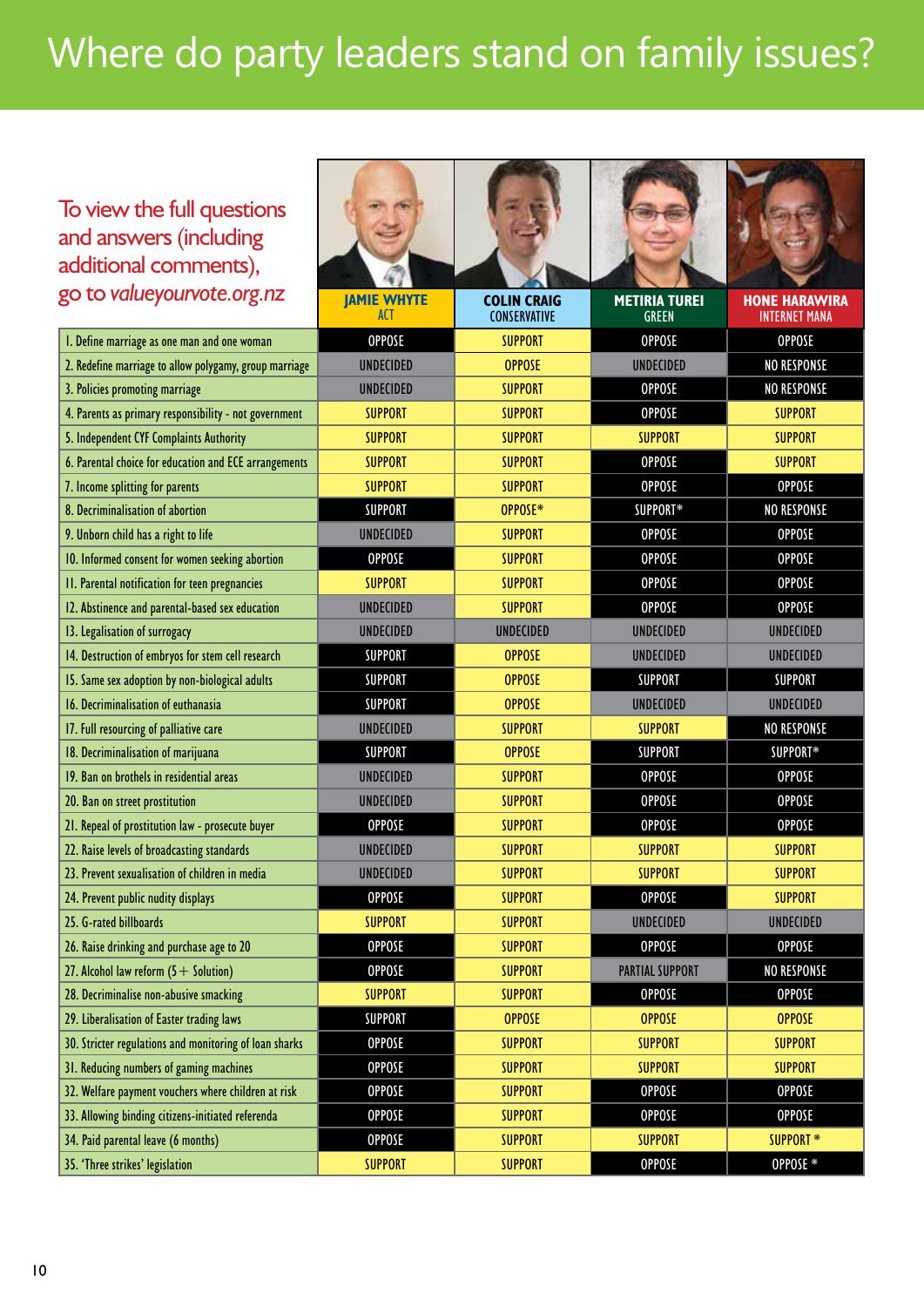H.

**Section** 

|                  | <b>DAVID CUNLIFFE*</b><br><b>LABOUR</b> | <b>TE URUROA FLAVELL*</b><br>MAORI | <b>JOHN KEY*</b><br><b>NATIONAL</b> | <b>WINSTON PETERS</b><br><b>NZ FIRST</b> | <b>PETER DUNNE</b><br><b>UNITED FUTURE</b> |
|------------------|-----------------------------------------|------------------------------------|-------------------------------------|------------------------------------------|--------------------------------------------|
| I.               | OPPOSE *                                | OPPOSE *                           | OPPOSE *                            | <b>SUPPORT</b>                           | <b>OPPOSE</b>                              |
| $\mathfrak{2}$ . | <b>NO RESPONSE</b>                      | <b>NO RESPONSE</b>                 | OPPOSE*                             | <b>OPPOSE</b>                            | <b>NO RESPONSE</b>                         |
| 3.               | <b>NO RESPONSE</b>                      | <b>NO RESPONSE</b>                 | SUPPORT*                            | <b>SUPPORT</b>                           | <b>OPPOSE</b>                              |
| 4.               | <b>NO RESPONSE</b>                      | <b>NO RESPONSE</b>                 | <b>NO RESPONSE</b>                  | <b>SUPPORT</b>                           | <b>SUPPORT</b>                             |
| 5.               | <b>NO RESPONSE</b>                      | <b>NO RESPONSE</b>                 | SUPPORT*                            | <b>SUPPORT</b>                           | <b>SUPPORT</b>                             |
| 6.               | <b>NO RESPONSE</b>                      | <b>NO RESPONSE</b>                 | <b>NO RESPONSE</b>                  | <b>SUPPORT</b>                           | <b>SUPPORT</b>                             |
| 7.               | OPPOSE *                                | SUPPORT *                          | UNDECIDED*                          | <b>SUPPORT</b>                           | <b>SUPPORT</b>                             |
| 8.               | SUPPORT*                                | <b>NO RESPONSE</b>                 | OPPOSE*                             | OPPOSE*                                  | SUPPORT*                                   |
| 9.               | <b>NO RESPONSE</b>                      | <b>NO RESPONSE</b>                 | <b>NO RESPONSE</b>                  | <b>SUPPORT</b>                           | <b>OPPOSE</b>                              |
| 10.              | <b>NO RESPONSE</b>                      | <b>NO RESPONSE</b>                 | SUPPORT*                            | <b>SUPPORT</b>                           | <b>SUPPORT</b>                             |
| Ш.               | OPPOSE *                                | <b>NO RESPONSE</b>                 | SUPPORT <sup>*</sup>                | <b>SUPPORT</b>                           | <b>OPPOSE</b>                              |
| 12.              | <b>NO RESPONSE</b>                      | <b>NO RESPONSE</b>                 | <b>NO RESPONSE</b>                  | <b>UNDECIDED</b>                         | <b>OPPOSE</b>                              |
| 13.              | <b>NO RESPONSE</b>                      | <b>NO RESPONSE</b>                 | <b>NO RESPONSE</b>                  | <b>UNDECIDED</b>                         | <b>UNDECIDED</b>                           |
| 14.              | <b>NO RESPONSE</b>                      | <b>NO RESPONSE</b>                 | <b>NO RESPONSE</b>                  | <b>OPPOSE</b>                            | <b>SUPPORT</b>                             |
| 15.              | <b>NO RESPONSE</b>                      | <b>NO RESPONSE</b>                 | <b>NO RESPONSE</b>                  | <b>OPPOSE</b>                            | <b>SUPPORT</b>                             |
| 16.              | SUPPORT *                               | <b>NO RESPONSE</b>                 | PARTIAL SUPPORT*                    | <b>UNDECIDED</b>                         | <b>OPPOSE</b>                              |
| 17.              | <b>NO RESPONSE</b>                      | <b>NO RESPONSE</b>                 | SUPPORT*                            | <b>SUPPORT</b>                           | <b>NO RESPONSE</b>                         |
| 18.              | <b>PARTIAL SUPPORT*</b>                 | OPPOSE *                           | OPPOSE *                            | <b>OPPOSE</b>                            | <b>OPPOSE</b>                              |
| 19.              | <b>NO RESPONSE</b>                      | <b>NO RESPONSE</b>                 | UNDECIDED*                          | <b>SUPPORT</b>                           | UNDECIDED                                  |
| 20.              | OPPOSE *                                | OPPOSE *                           | SUPPORT *                           | <b>SUPPORT</b>                           | <b>UNDECIDED</b>                           |
| 21.              | OPPOSE *                                | <b>NO RESPONSE</b>                 | SUPPORT <sup>*</sup>                | <b>SUPPORT</b>                           | <b>OPPOSE</b>                              |
| 22.              | <b>NO RESPONSE</b>                      | <b>NO RESPONSE</b>                 | <b>NO RESPONSE</b>                  | <b>SUPPORT</b>                           | <b>UNDECIDED</b>                           |
| 23.              | <b>NO RESPONSE</b>                      | <b>NO RESPONSE</b>                 | <b>NO RESPONSE</b>                  | <b>SUPPORT</b>                           | <b>UNDECIDED</b>                           |
| 24.              | <b>NO RESPONSE</b>                      | <b>NO RESPONSE</b>                 | <b>NO RESPONSE</b>                  | <b>SUPPORT</b>                           | <b>OPPOSE</b>                              |
| 25.              | <b>NO RESPONSE</b>                      | <b>NO RESPONSE</b>                 | <b>NO RESPONSE</b>                  | <b>SUPPORT</b>                           | <b>OPPOSE</b>                              |
| 26.              | OPPOSE *                                | SUPPORT *                          | OPPOSE *                            | <b>PARTIAL SUPPORT</b>                   | <b>OPPOSE</b>                              |
| 27.              | <b>NO RESPONSE</b>                      | <b>NO RESPONSE</b>                 | OPPOSE *                            | <b>PARTIAL SUPPORT*</b>                  | <b>NO RESPONSE</b>                         |
| 28.              | OPPOSE *                                | OPPOSE *                           | OPPOSE *                            | <b>SUPPORT</b>                           | <b>OPPOSE</b>                              |
| 29.              | OPPOSE *                                | MIXED <sup>*</sup>                 | SUPPORT *                           | <b>MIXED</b>                             | <b>SUPPORT</b>                             |
| 30.              | SUPPORT *                               | SUPPORT*                           | <b>PARTIAL SUPPORT*</b>             | <b>SUPPORT</b>                           | <b>SUPPORT</b>                             |
| 31.              | SUPPORT *                               | PARTIAL SUPPORT*                   | PARTIAL SUPPORT*                    | <b>SUPPORT</b>                           | <b>PARTIAL SUPPORT*</b>                    |
| 32.              | <b>NO RESPONSE</b>                      | <b>NO RESPONSE</b>                 | <b>NO RESPONSE</b>                  | <b>OPPOSE</b>                            | <b>SUPPORT</b>                             |
| 33.              | <b>NO RESPONSE</b>                      | <b>NO RESPONSE</b>                 | OPPOSE *                            | <b>SUPPORT</b>                           | <b>OPPOSE</b>                              |
| 34.              | SUPPORT *                               | SUPPORT *                          | PARTIAL SUPPORT*                    | <b>SUPPORT</b>                           | SUPPORT *                                  |
| 35.              | OPPOSE *                                | OPPOSE *                           | SUPPORT *                           | <b>PARTIAL SUPPORT</b>                   | OPPOSE *                                   |

\*David Cunliffe, Te Ururoa Flavell and John Key refused to complete the questionnaire, although John Key (along with Winston Peters and Colin Craig) did attend<br>the recent **Forum on the Family** hosted by Family First NZ. W issues, including comments at the **Forum on the Family**.